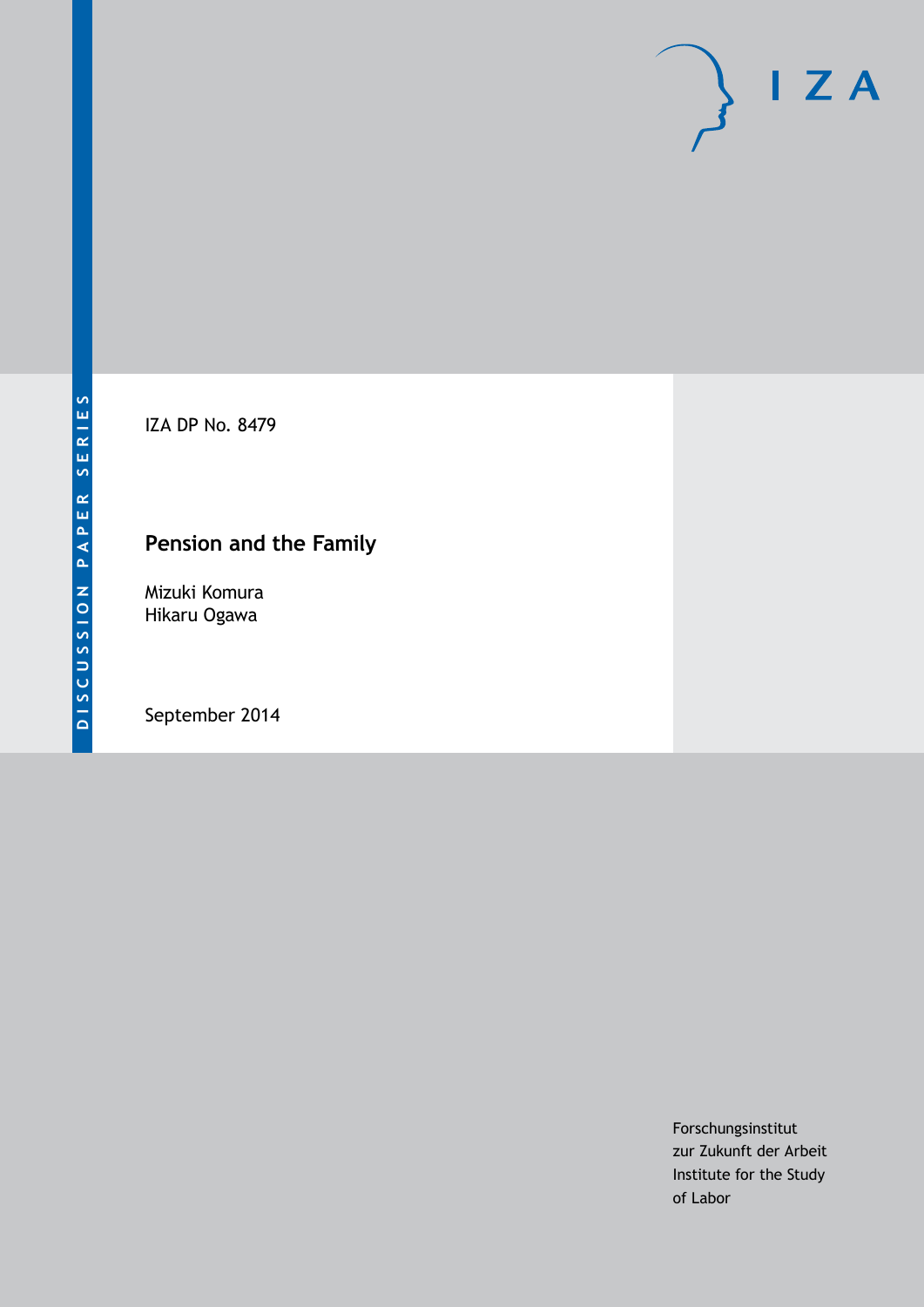# **Pension and the Family**

### **Mizuki Komura**

*Nagoya University and IZA*

### **Hikaru Ogawa**

*Nagoya University*

Discussion Paper No. 8479 September 2014

IZA

P.O. Box 7240 53072 Bonn Germany

Phone: +49-228-3894-0 Fax: +49-228-3894-180 E-mail: [iza@iza.org](mailto:iza@iza.org)

Any opinions expressed here are those of the author(s) and not those of IZA. Research published in this series may include views on policy, but the institute itself takes no institutional policy positions. The IZA research network is committed to the IZA Guiding Principles of Research Integrity.

The Institute for the Study of Labor (IZA) in Bonn is a local and virtual international research center and a place of communication between science, politics and business. IZA is an independent nonprofit organization supported by Deutsche Post Foundation. The center is associated with the University of Bonn and offers a stimulating research environment through its international network, workshops and conferences, data service, project support, research visits and doctoral program. IZA engages in (i) original and internationally competitive research in all fields of labor economics, (ii) development of policy concepts, and (iii) dissemination of research results and concepts to the interested public.

IZA Discussion Papers often represent preliminary work and are circulated to encourage discussion. Citation of such a paper should account for its provisional character. A revised version may be available directly from the author.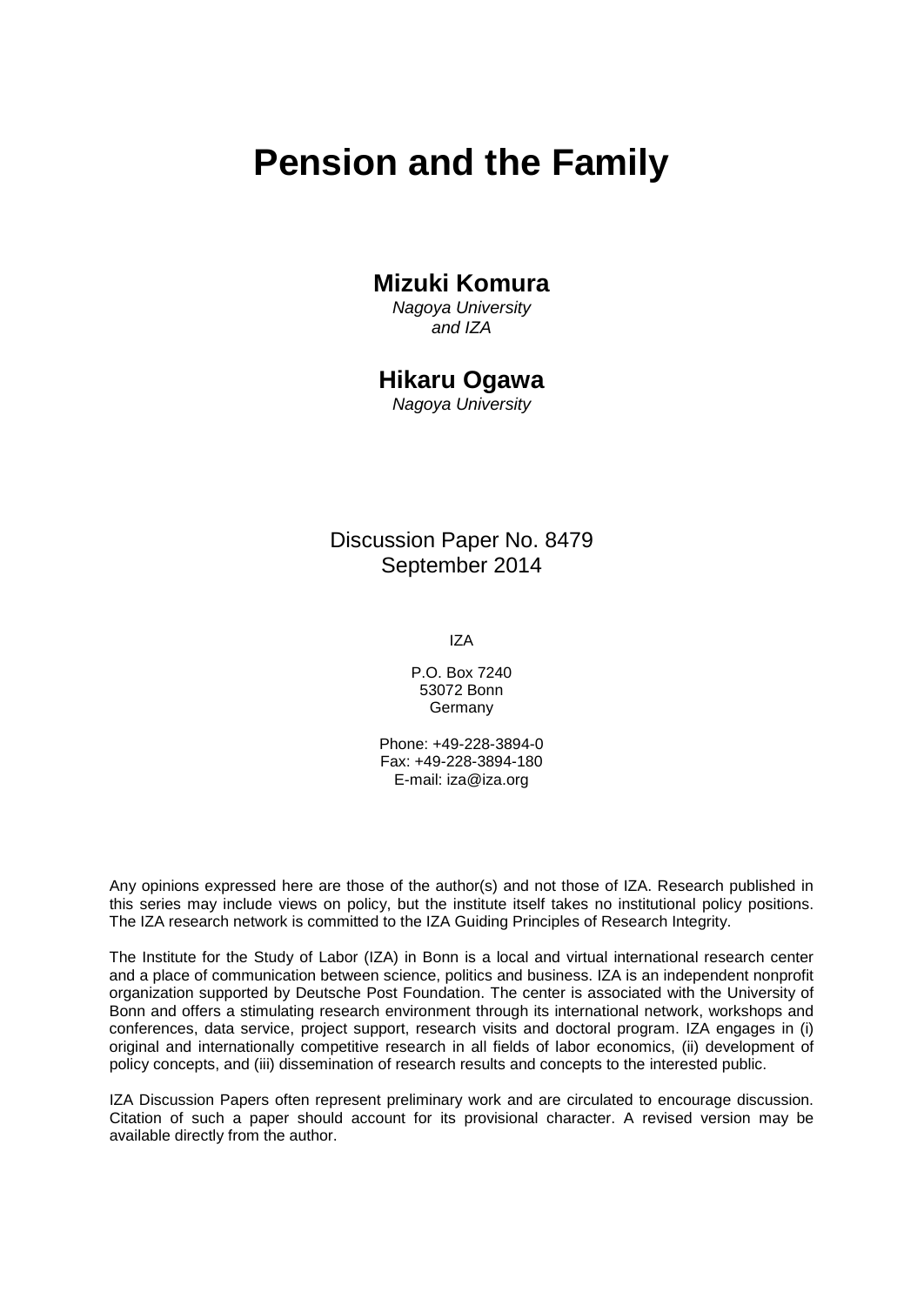IZA Discussion Paper No. 8479 September 2014

## **ABSTRACT**

### **Pension and the Family**

The effects of pension policies on fertility have been examined in the overlapping generations (OLG) model of unitary household in which no heterogeneity exists between the wife and the husband. This paper departs from the OLG model and focuses on the marital bargaining arising from the heterogeneity in a couple in a non-unitary model. Specifically, this paper examines how the pension policy affects the endogenous fertility of a bargaining couple who have different lifespans. The analysis finds out a new channel of pension policy on fertility decisions: an increase in pension size affects fertility not only via the changes in current and future income, but through a change in marital bargaining power. This channel leads a plausible argument that an increase in a pay-as-you-go (PAYG) pension further accelerates a decline in fertility through the empowerment of women.

JEL Classification: H55, J12, J13

Keywords: pension, fertility, longevity, marital bargaining

Corresponding author:

Mizuki Komura Institute for Advanced Research Nagoya University Furocho, Chikusaku Nagoya 464-8601 Japan E-mail: [komura@soec.nagoya-u.ac.jp](mailto:komura@soec.nagoya-u.ac.jp)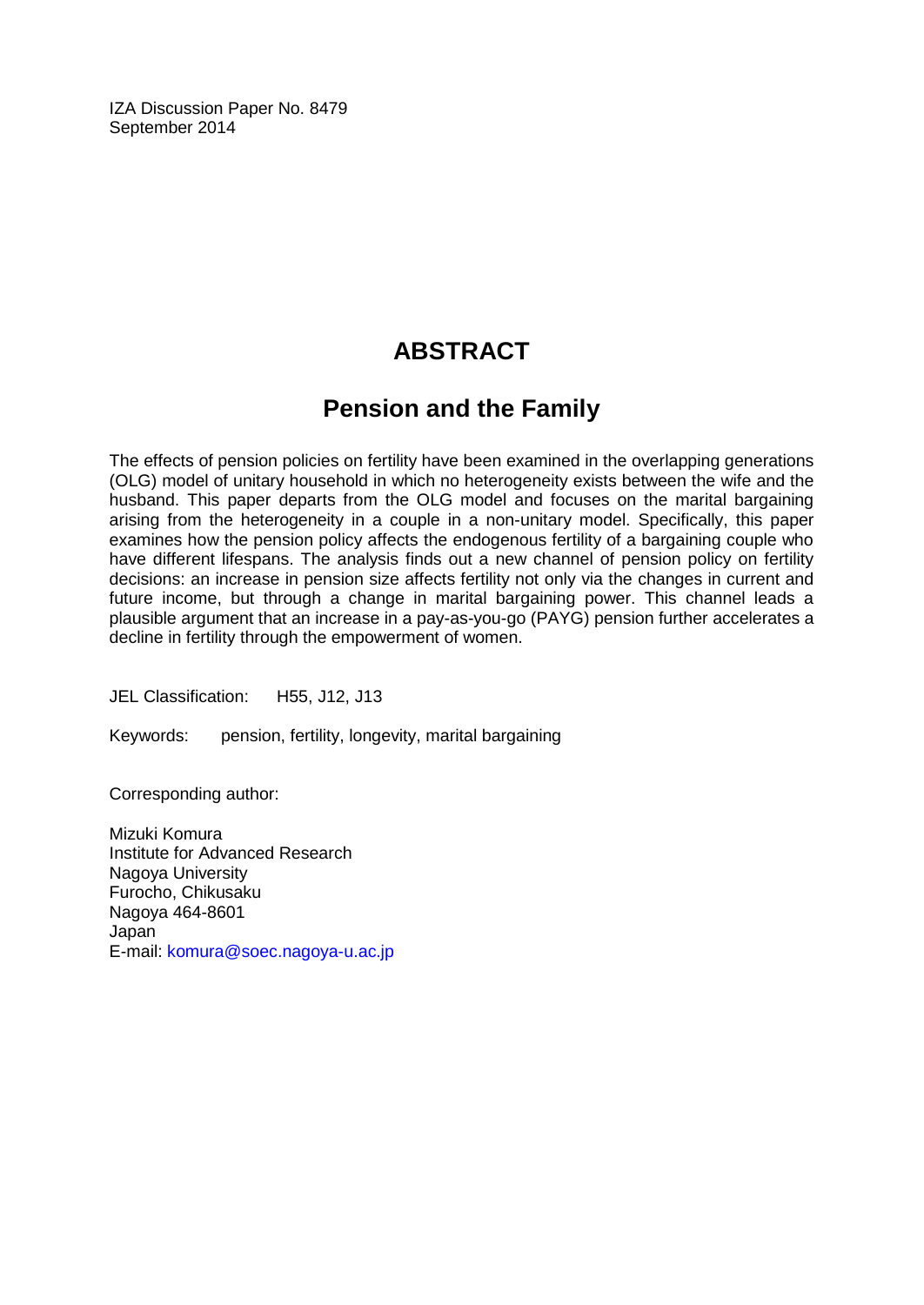#### **1. Introduction**

-

Acceleration in demographic aging has caused many developed countries to reform their existing pension systems. Against a background of this policy concern, the mutual dependence relationship between fertility and public pension has come under intense study (Cigno, 1993; Zhang and Zhang, 1998; Wigger, 1999; Yakita, 2001; Groezen et al., 2003; Groezen and Meijdam, 2008; Hirazawa and Yakita, 2009). Economists are intrigued with the pay-as-you-go (PAYG) pension system as an inter-generational redistribution device that involves the intra-generational redistribution effect.<sup>1</sup> If the PAYG pension system is generous to be equally beneficial to all individuals, it induces the redistribution among heterogeneous households. Some studies deal with heterogeneity among households, but they draw the household as a single decision unit based on unitary model, and do not consider heterogeneity within the household. This paper adopts a different approach. By focusing on the marital bargaining arising from the heterogeneity in a couple, we describe the intra-generational redistribution effect of the pension policy and how its expansion affects the balance of power between husband and wife, and the fertility of the couple having different lifespans.

 Heterogeneity within a household can be factors that bring about intra-generational redistribution. For example, an expansion of a generous pension system means an implicit income transfer from the shorter longevity spouse to the spouse with longer longevity (Leroux et al., 2011). $^2$  Recent studies based on the non-unitary model have considered this

<sup>1</sup> Sinn (2004) considers redistribution from households with children to those without, because children can be insurance devices for households who cannot have children in the PAYG pension scheme. Cremer et al. (2008) consider redistribution under both funded and unfunded pension systems in the presence of different abilities in raising children among households. Hirazawa et al. (2013) focus on redistribution among households with different contributions as a result of different childcare schedules. Heterogeneity among households is discussed in the many studies on public policies. Bommier et al. (2011a, 2011b) consider the problem of redistribution among households with different longevities. Cremer et al. (2004) examine how the redistribution effect of implicit tax imposed on postponed retirement affects households' retirement activities in the presence of different productivities and health statuses. Cremer et al. (2010) consider a trade-off between redistribution due to heterogeneous productivities and redistribution caused by heterogeneous longevity (which is positively correlated with productivities).

 $2^{2}$  Leroux et al. (2011) give an example of the redistribution effect of pension system, that, in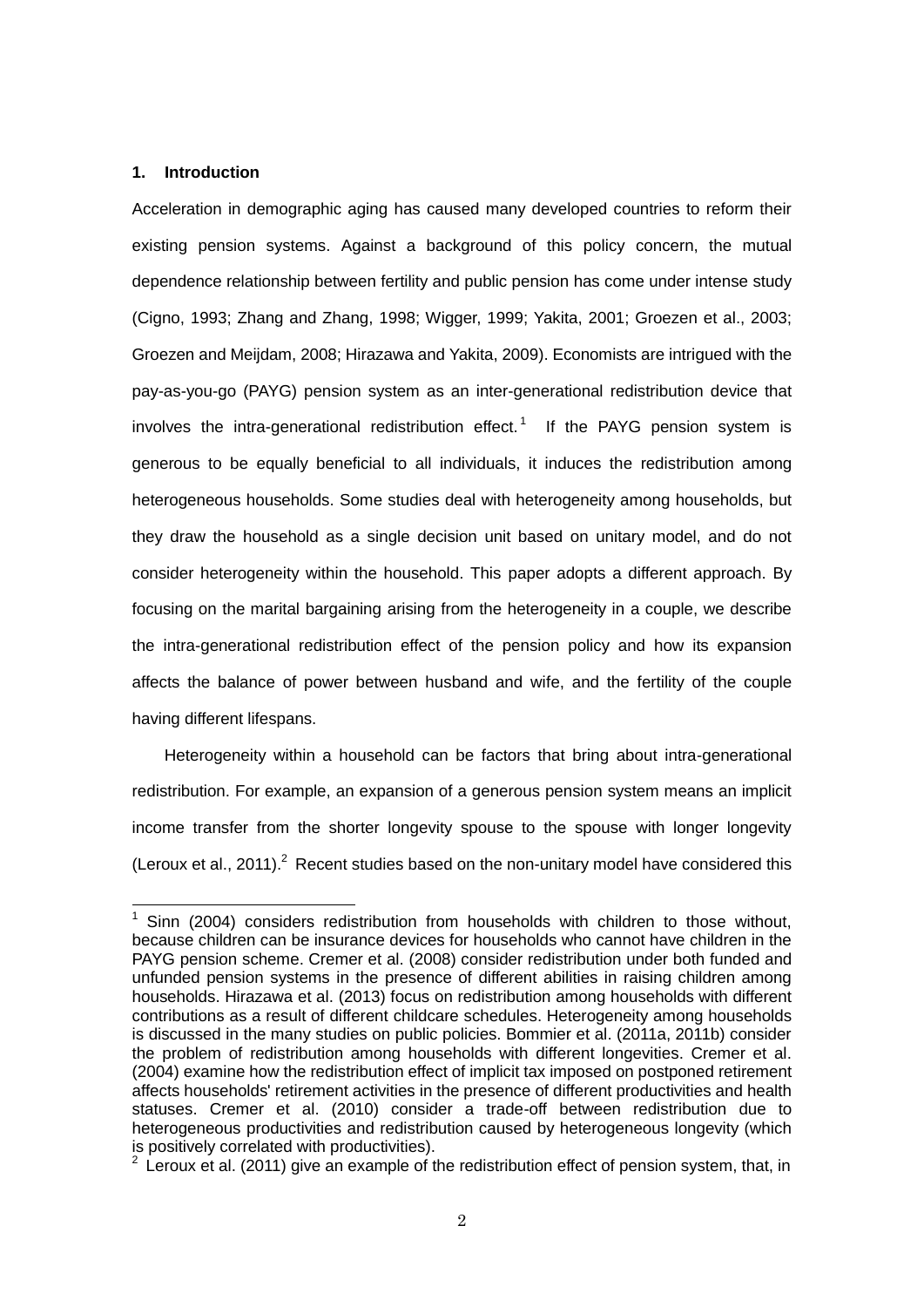intra-redistribution effect in the retirement period.<sup>3</sup> Theoretically, Browning (2000) showed that a generous pension system involves redistribution from husbands to wives following the fact that women tend to live longer, and that it results in increased savings, which is a favorable household allocation for wives. $4$  An empirical work by Duflo (2003) also confirms the intra-generational redistribution effect of an expansion of a generous pension in South Africa, which is more likely to be beneficial for wives because they live longer. Although they shed new light on the redistribution effect of public policies within the families in the retirement period, the long-run effects of policies on household fertility decisions are not examined. The purpose of this paper is to explore the effects of the PAYG pension system on fertility, taking into account gender differences in longevity and its effect on redistribution within the household.

 Our model has three features. The first is that the household makes a decision through intra-household bargaining.<sup>5</sup> Homogeneous couples look like the picture of happiness, but the reality proves different. It is known that wives tend to be younger than their husbands, and that they also tend to live longer than their husbands do. $6$  The difference in lifespan leads couples to bargain over the saving in the young because the wife wants to have greater wealth at the retirement stage (Lundberg and Ward-Batts, 2000; Lundberg et al.,

France, women's life expectancy at 60 is 20% higher than that of men, which contributes to the 20 % pay gap in pension benefit between men and women.

 $3$  The distribution effect of public policy among family members in the young period is theoretically considered by Lundberg and Pollak (1993). Komura (2013a, 2013b) theoretically examines the intra-family distribution effect of policy shifts from in-cash child support to in-kind child support, and the shift of unit of income taxation from household to individual, respectively. Lundberg et al. (1997) found a significant redistribution effect caused by the shift of the child allowance recipient from fathers to mothers in the UK.

Aura (2005) also uses the American legislation change of 1984 in favor of wives, who are likely to be widowed because of their higher life expectancies, to show that this implicit income transfer leads the household wealth portfolio to reflect the wife's intentions more.

<sup>&</sup>lt;sup>5</sup> In contrast to our setting of family bargaining, Glazer (2008) showed that couple's non-cooperative strategic interactions result in inefficient household savings, and that the social security system can improve welfare because it forces them to secure savings. Grossbard-Shechtman and Pereira (2013) also explores the effects of marital status on individual saving behavior, rather than household saving behavior, as responses to them in a non-cooperative game, treating the distribution problem of marriage.

<sup>&</sup>lt;sup>6</sup> The United Nations (2000), based on 236 countries, reported that husbands are older than their wives in all but one country. This husband-wife age gap tends to be larger in developing countries, especially African nations, but smaller in developed countries.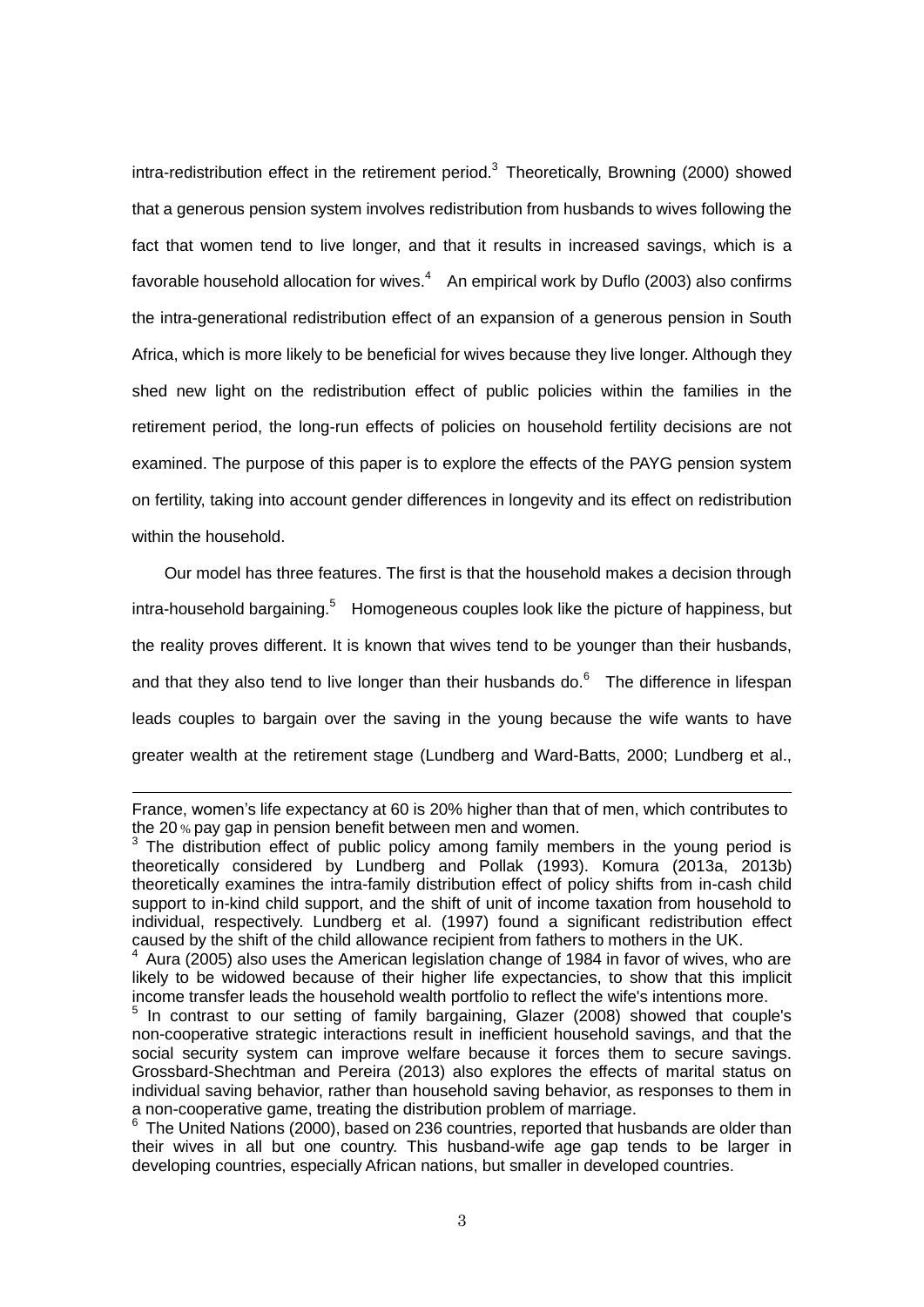2003), which may reduce the demand for private consumption and the number of children in the young period. To gain insight into the declining birthrate, we must find the channel of policy effects by accounting for the endogenous marital relationship of heterogeneous spouses. The second feature is considering the effect of the pension system on fertility in a family bargaining model in which the balance of power within the young couple is affected by social norms or peer pressure.<sup>7</sup> In our model, the bargaining power depends on the difference between the average lifetime income of men and women in the economy, and hence, the bargaining positions of marriage are affected by the PAYG pension system. This reflects empirical evidence that social security affects the balance of power in a couple (Duflo, 2003). The third feature of our model is that fertility is determined endogenously. Most studies based on life-cycle models of a household with multiple decision units focus on household wealth or behaviors for the retirement period, with little interest in fertility. Here, we formulate a model of family bargaining in which fertility is endogenous under the PAYG pension system.

 This study reveals a new channel of pension policy on fertility decisions; an increase in pension size affects fertility not only via the changes in current and future income, but also through a change in marital bargaining power. Specifically, the study presents a plausible argument that an increase in the PAYG pension further accelerates a decline in fertility compared to the unitary model, in which the bargaining power of the couple is not of interest. Increasing a generous pension system induces intra-household redistribution between spouses with different longevities, as well as the inter-generational income redistribution between young and old generations which is discussed in the conventional unitary model. Since this redistribution from short-living husbands to long-living wives alters the balance of power of couples through the changes in their relative expected lifetime incomes, this change favors wives who expect that they will live longer than their husbands will. The change in the balance of power within the couple affects their decision on the number of

<sup>————————————————————&</sup>lt;br><sup>7</sup> This concept is based on Grossbard-Shechtman (1984) and Lundberg and Pollak (1993), both of which suggested that marriage relations are determined in a marriage market that reflects cultures or social norms.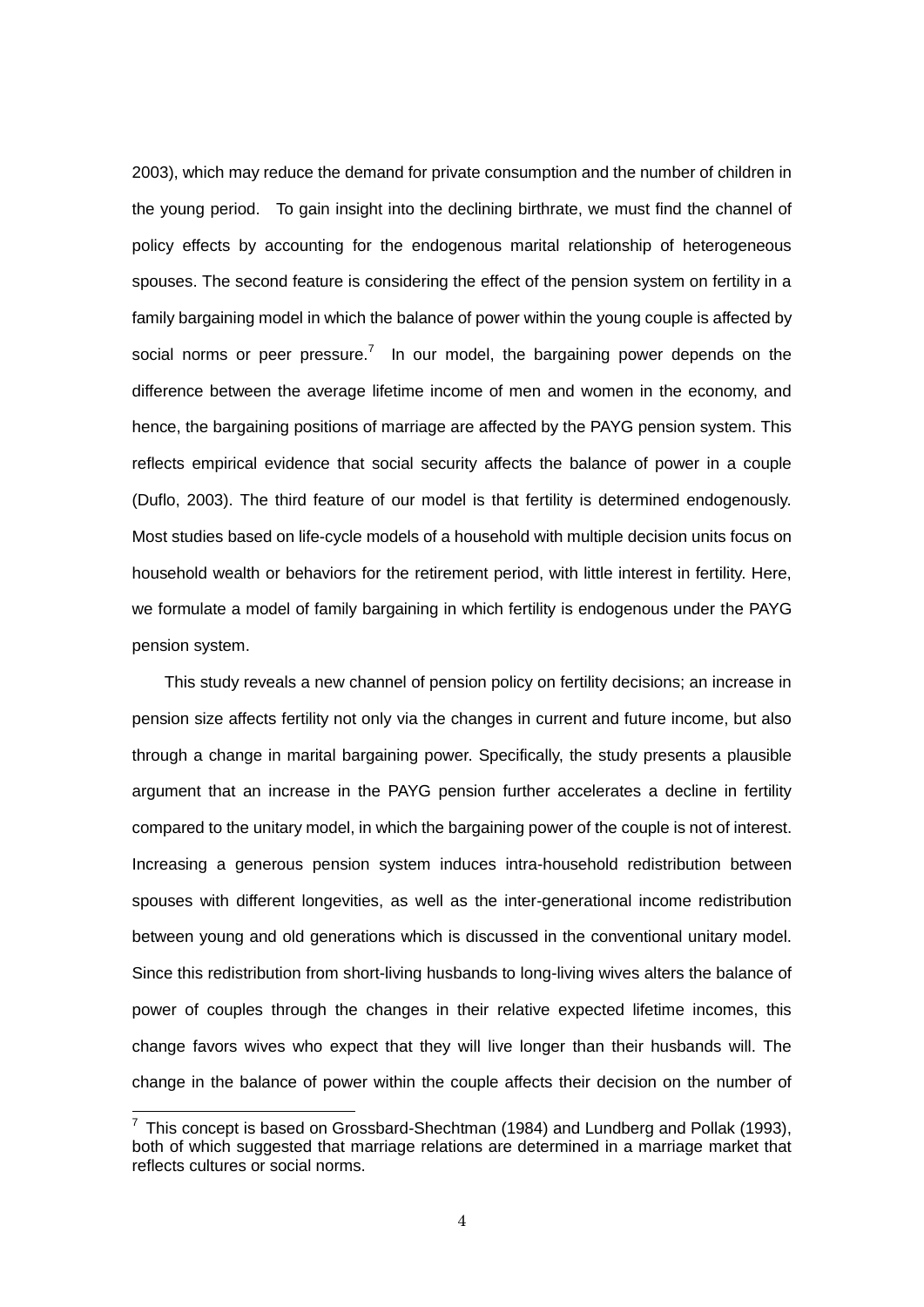children they have, because the wife has the longer lifespan, so that she has a larger incentive for saving by reducing expenditure in the young period.

 This paper is organized as follows. Section 2 presents a model of two family members with different longevity. Section 3 explores the equilibrium of our model. Section 4 carries out our policy analysis and Section 5 gives its extended analysis. Section 6 concludes the paper.

#### **2. Model**

Consider a small open economy, comprising one representative household and a government. The household consists of two individuals  $(i = f, m)$ , where f and m denote the female (wife) and male (husband), respectively. Each individual lives for two periods: young and old. Following Leroux et al. (2011), we assume that everyone can live through the whole young period, but they cannot entirely in the old period. $8$  The length that individual *i* survives in the old period is denoted by  $\lambda_i$ . To incorporate the gender difference in longevity, we assume that the wife has a longer lifespan than the husband:  $\lambda_f > \lambda_m$ . In the young period, individuals get married with the partner  $j$  (  $j \neq i$  ), raise their children, and earn an income by supplying their time in the labor market. After paying tax, they allocate their collective earnings among their private consumptions and saving for retirement. In the retirement period, they consume by making use of the pension benefit and the return from their savings. The government employs the PAYG pension scheme for income distribution from young to old generations. It imposes a tax on each household in the young period to finance the pension benefit for the elderly living in the same period.

#### *2.1 Household*

-

Individual *i* in a household gains utility from private consumptions in the young and old

<sup>&</sup>lt;sup>8</sup> As Leroux et al. (2011) point out, although  $\lambda_i$  can be alternatively interpreted as uncertainty mortality rate, this interpretation makes the analyses complicated but brings no substantial difference in the main results.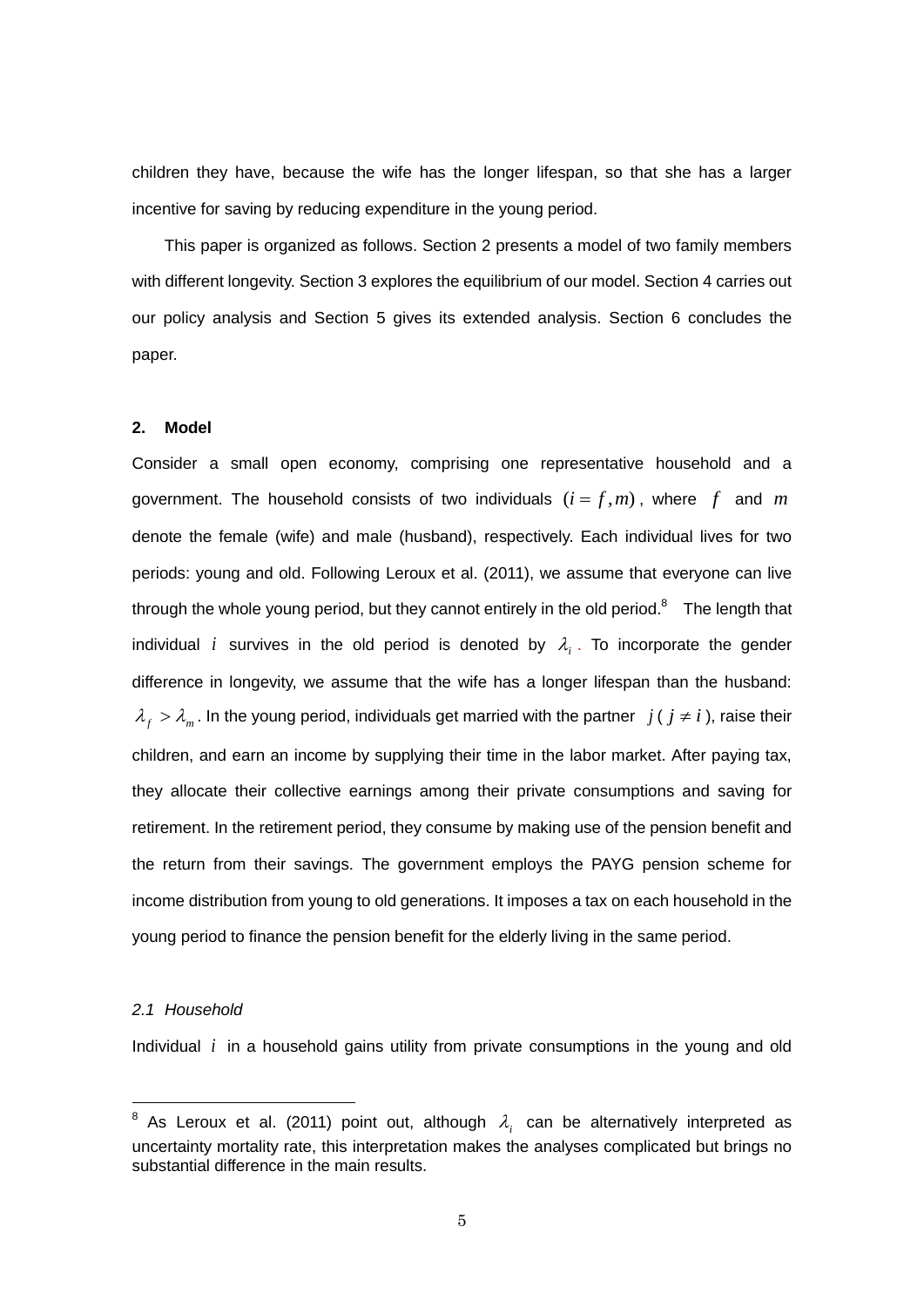periods, as well as the number of children. The utility function of individual *i* born at period *t* , who belongs to generation *t* , is assumed to be:

$$
U_{it} = \ln n_t + \ln c_t^i + \lambda_i \ln d_{t+1}^i,
$$
\n(1)

where  $c_i^i$  $c_i^i$  and  $d_{i+1}^i$  are the individual *i*'s consumption of private goods in the young and old periods, respectively, and *nt* is the number of children of each gender who belong to the couple in generation  $t$ , which means that one unit of  $n_t$  corresponds to a pair of son and daughter.<sup>9</sup> Even though we consider a couple whose preferences for children and consumptions are identical, $10$  there exists a gender gap in longevity within their expected utilities. The household welfare function is the sum of the weighted utilities of the spouses:

$$
V_t = \theta_t U_{ft} + (1 - \theta_t) U_{mt}, \qquad (2)
$$

where  $\theta_{i} \in [0,1]$  represents the bargaining power of the wife. Following Chiappori (1988, 1992) and Apps and Rees (1988), we assume that household members can always achieve an efficient allocation based on certain distributional rules within the household. Here,  $\theta_{i}$ can be interpreted as the distribution rule in our model.<sup>11</sup>

 Each individual is endowed with one unit of time in their young period, and supplies their time in market and domestic work. Childcare activities are the domestic production, so the husband and/or wife commit time to the upbringing of the children. The fixed time for parental attention per child is denoted by  $z$  and the time spent on market work by individual i is denoted by  $L_t^i$ . Based on the averages of the observations, we assume

 9 This approach was also used in the theoretical models of Galor and Weil (1996), Abio et al. (2004), Doepke and Tertilt (2009), and de la Crox and Donckt (2010). We assume that parents benefit from having children through changes in their utility rather than changes in their budget constraint. The interpretation of children as consumption goods are well documented in studies on social security in developed countries such as Fenge and Von Weizsäcker (2010). Other motives for having children can be children as investment goods that parents expect their children to provide some financial or physical support after their retirement (Zhang and Zhang, 1998; Cigno, 1993).

<sup>&</sup>lt;sup>10</sup> The assumption of homogenous preference for children is, however, eased in Section 5, implicitly allowing the case that women may regard children as investment goods and thus, they may prefer the larger family size.

 $11$  The classic formulation of intra-household bargaining was studied in the Nash bargaining model (Manser and Brown, 1980; McElroy and Horney, 1981). They regarded the statuses of single or divorced as threat-points. The threat-points of the Lundberg and Pollak (1993) bargaining model are statuses of non-cooperative equilibrium. Lundberg and Pollak (1996) give an excellent survey on intra-family bargaining.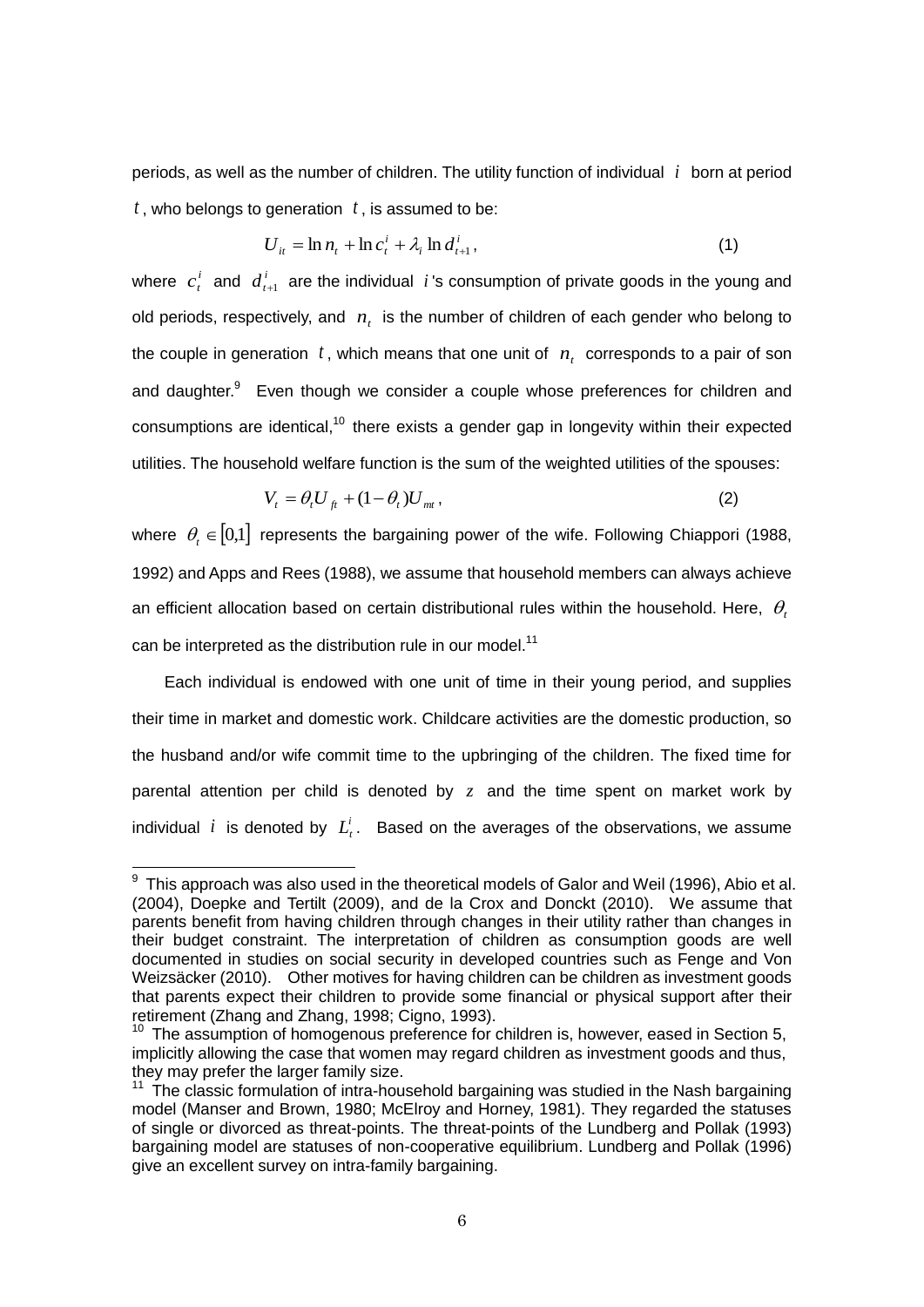that husband's wage is higher than the wife's:  $w_m > w_f$ . Furthermore, we assume the parental times of the wife and the husband are completely substitutable. Thus, it is the most efficient for a couple if the wife takes care of their children, and the husband's endowed time is spent solely on market work:  $L_t^f = 1 - zn_t$  $L_t^f = 1 - zn$ , and  $L_t^m = 1$ .<sup>12</sup> Note that, in this paper, we assume that there is no substitution between domestic and market childcare.

In the young period, the couple chooses the number of children they have,  $n_t$ , and allocates the disposable income among their own private goods consumptions,  $c_i^i$  $c_t^i$ , and their savings for retirement,  $\left| s \right\rangle$ . The budget constraint of the household in the young period is given by:

$$
c_t^f + c_t^m + w_f z n_t + s_t = w_f + w_m - \tau
$$
 (3)

where  $\tau$  denotes the lump-sum tax imposed on the household.<sup>13</sup>

Here,  $w_f + w_m > \tau$  is assumed in the following analysis. In the retirement period, the household members enjoy their private goods consumption, financed by the return from their savings and the pension benefit. The budget constraint of the household in the retirement period is:

$$
d_{t+1}^f + d_{t+1}^m = Rs_t + (\lambda_f + \lambda_m)P_{t+1},
$$
\n(4)

where  $\left|P_{t+1}\right|$  is the pension benefit to each individual and

 $\overline{a}$ 

$$
R = \frac{1+r}{\lambda_f} \tag{5}
$$

is the return rate for the savings after one period, while  $r$  is the interest rate. Here, Eq.5 implies that the savings in the young period are returned to the household, as long as one member of the couple survives. In Eq.4, the term  $(\lambda_f + \lambda_m)P_{t+1}$  implies that the longer the household member *i* lives during the second period, the more amount of pension benefit

 $12$  Easing the assumption of complete substitution does not affect our main results as long as the wife is better at caring for the children.

 $13$  In order to make the analysis simpler and clearer, we assume here the government employs the lump-sum tax. In the case of income taxation, the model includes the substitution effect due to a change in the opportunity cost of raising children and additional redistribution effect from husbands to wives through different labor income. The extension to employ income tax is carried out in Section 5, in which our main remark on the redistribution effect caused through gender difference in longevities remains intact.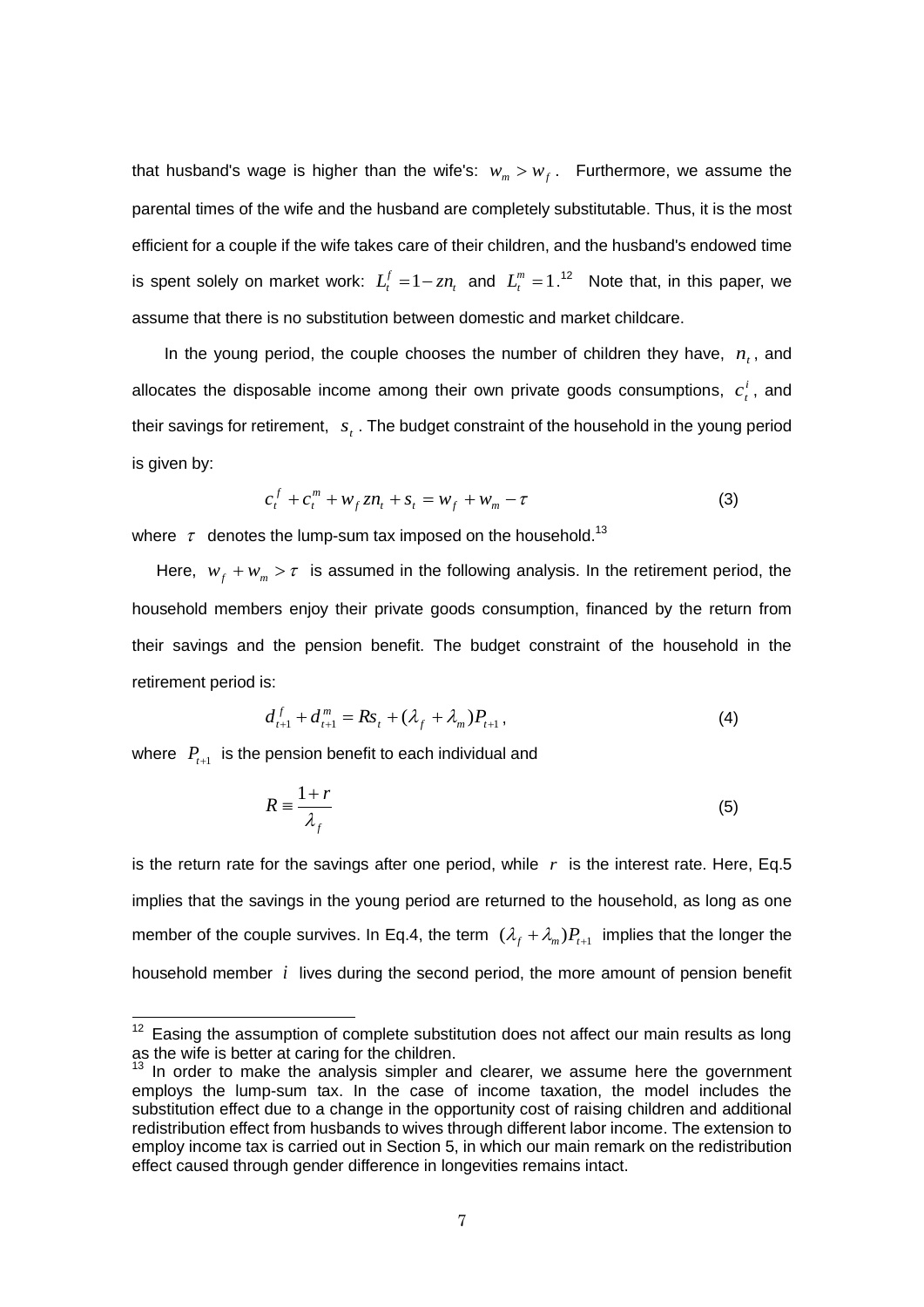he/she can obtain.

Given the bargaining power,  $\theta_t$ , the household maximizes Eq.2 subject to Eq.3 and Eq.4. Solving the optimization problem, we have the following demand functions:

$$
c_t^f = \frac{\theta_t}{2 + \theta_t \lambda_f + (1 - \theta_t) \lambda_m} I_t,
$$
\n(6)

$$
c_t^m = \frac{(1 - \theta_t)}{2 + \theta_t \lambda_f + (1 - \theta_t) \lambda_m} I_t,
$$
\n(7)

$$
d_{t+1}^f = \frac{R\theta_t \lambda_f}{2 + \theta_t \lambda_f + (1 - \theta_t)\lambda_m} I_t,
$$
\n(8)

$$
d_{t+1}^f = \frac{R(1-\theta_t)\lambda_m}{2+\theta_t\lambda_f+(1-\theta_t)\lambda_m}I_t,
$$
\n(9)

$$
n_{t} = \frac{1}{w_{f}z\left[2 + \theta_{t}\lambda_{f} + (1 - \theta_{t})\lambda_{m}\right]}I_{t},
$$
\n(10)

$$
s_{t} = \frac{R[\theta_{t}\lambda_{f} + (1-\theta_{t})\lambda_{m}][w_{f} + w_{m} - \tau] - 2(\lambda_{f} + \lambda_{m})P_{t+1}}{R[2+\theta_{t}\lambda_{f} + (1-\theta_{t})\lambda_{m}]} \,, \qquad (11)
$$

where  $I_{t} \equiv W_{f} + W_{m} - \tau + (\lambda_{f} + \lambda_{m}) P_{t+1} R^{-1}$  $I_t \equiv w_f + w_m - \tau + (\lambda_f + \lambda_m)P_{t+1}R^{-1}$  is the net lifetime income for the couple. The demand functions show that, as the bargaining power of the wife rises, the household goods consumption in the young period and fertility fall, while the savings, and thus, the consumption in the old period, increases:  $\partial(c_i^f + c_i^m)/\partial\theta_i < 0$ ,  $\partial n_i/\partial\theta_i < 0$ ,  $\partial s_i/\partial\theta_i > 0$ and  $\partial(d_{t+1}^f + d_{t+1}^m)/\partial \theta_t > 0$ *t*  $d_{t+1}^f+d_{t+1}^m$ ) $\left/ \partial \theta_t > 0$ . Intuitively, there is a conflict between spouses in terms of lifetime goals because the wife thinks she will outlive her husband, while the husband believes the opposite. Hence, the wife wants to save the more money for retirement than her husband. If the wife's bargaining position becomes more favorable, the household outcomes are more likely to reflect her intentions. Consequently, the private goods consumption in retirement age increases by reducing consumption in the young period, as well as the number of children they have.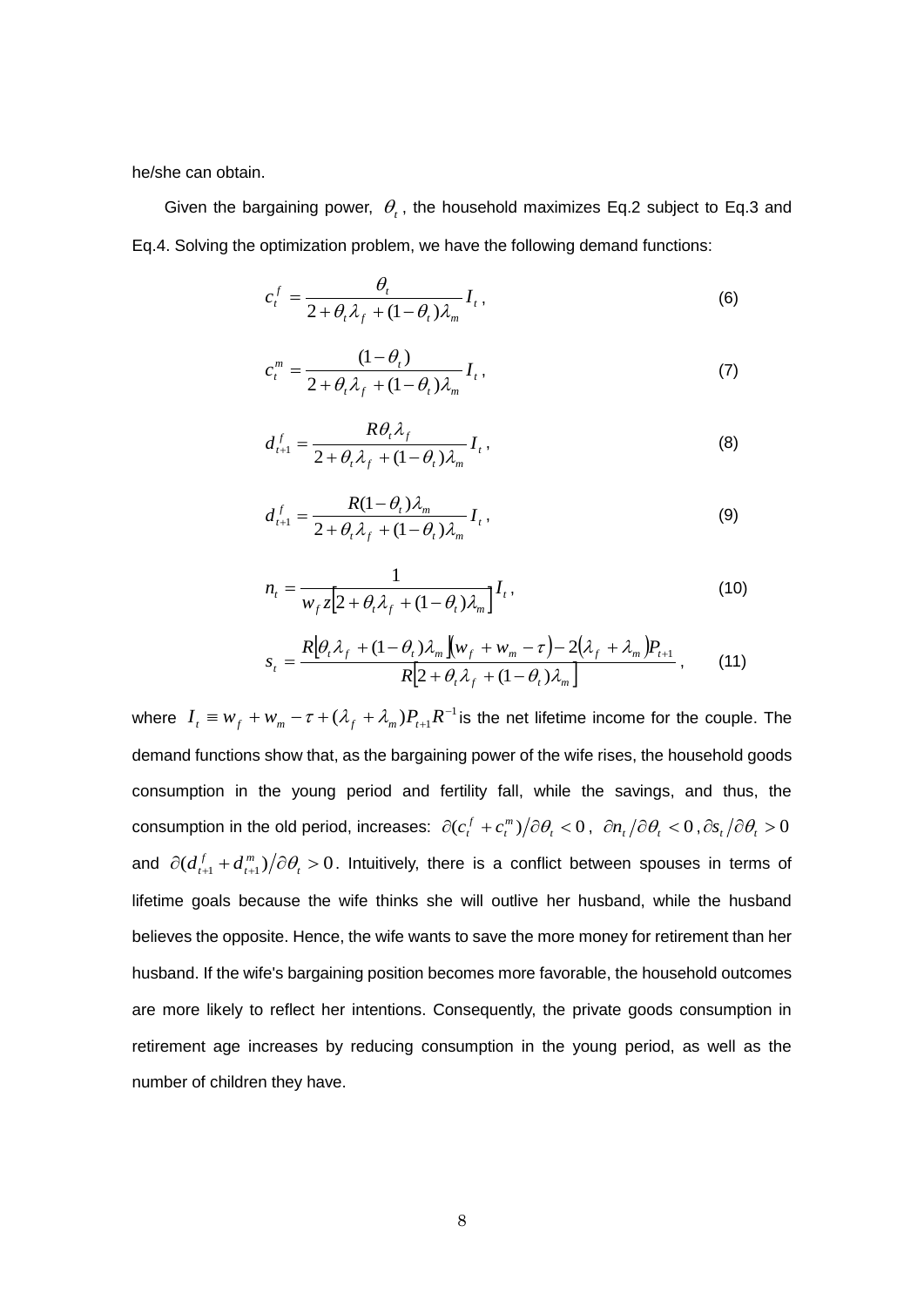#### *2.2 PAYG Pension*

The government operates the PAYG pension system. It imposes a tax on each household in the young period so that it can finance the pension benefit for people living in the old period. The government's budget constraint in per household terms is given by:

$$
n_{t}\tau = (\lambda_{f} + \lambda_{m})P_{t+1}.
$$
\n(12)

#### *2.3 Bargaining Power*

-

We assume that the power balance of young couples is shaped within the marriage market and is affected by social norms or peer pressure (Grossbard-Shechtman, 1984, 1993, 2013; Lundberg and Pollak, 1993; Komura, 2013a, 2013b).<sup>14</sup> They anticipate the balance of power within the marriage by observing the behaviors and economic relations of their parents. Specifically, the balance of power of the couple in generation *t* depends on the difference in their average resources of men and women in generation  $t-1$ , including the income from the pension benefits of men and women in the preceding generation:

$$
\theta_{t} = \theta \Big[ w_{f} L_{t-1}^{f} - w_{m} L_{t-1}^{m} + \beta (\lambda_{f} - \lambda_{m}) P_{t} R^{-1} \Big], \tag{13}
$$

where  $\theta' > 0$  is assumed. For simplicity of notation, we assume  $\theta'' = 0$ . In Eq.11, the term *m*  $w_f L_{t-1}^f - w_m L_{t-1}^m$  represents the gap in labor income, and the term  $\beta(\lambda_f - \lambda_m) P_t R^{-1}$ represents the gap in the expected pension benefits that affect the bargaining power of the couple.  $\beta \in [0,1]$  captures the degree of how the pension policy (or income in the retirement period) affects the balance of power within the marital relationship. If  $\beta = 1$ , the gap in the expected pension benefits and the gap in labor income have the same effect on the bargaining power. Therefore, the determinant of power for the couple simply becomes the difference between the expected lifetime incomes of men and women. In contrast,  $\beta = 0$  reduces our model to that of Komura (2013a, 2013b) essentially, in which the pension policy has no impact on the bargaining power.

Recalling that the husband spends his time solely in the labor market, Eq. 13 can be

Using data of European countries and Japan, Feyrer et al. (2008) pointed out that women's status is affected not only by common economic factors but also by the longstanding cultural and social factors.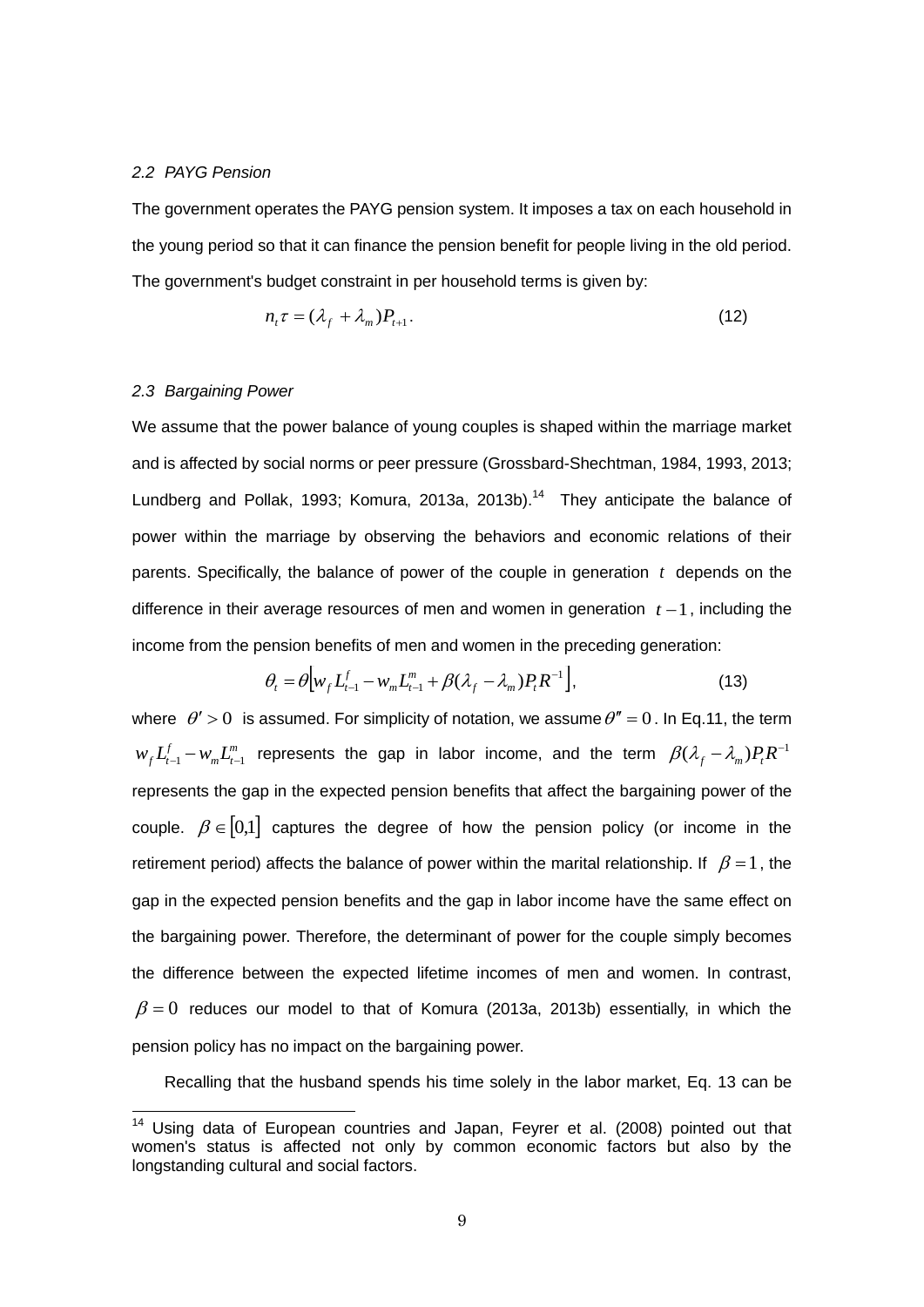rewritten as:

$$
\theta_t = \theta \Big[ w_f \left( 1 - z \overline{n}_{t-1} \right) - w_m + \beta (\lambda_f - \lambda_m) P_t R^{-1} \Big], \tag{14}
$$

where  $\bar{n}_{t-1}$  stands for the average number of children per household in generation  $t-1$ . Note that the wife's bargaining power decreases as the average number of children in the society increases,  $\partial \theta_t / \partial \overline{n}_{t-1} = -\theta' w_f z < 0$ . This implies that having children by couples in the previous generation weakens the wife's say in the next generation, because a reduction in her earning is expected from peer pressure. It is also worth mentioning that the expansion of a public pension, which mainly aims to transfer income from young to old, plays a role in the income transfer from husbands to wives in our model, and hence, it increases the wife's bargaining power,  $\partial \theta_t / \partial P_t = \theta' \beta (\lambda_f - \lambda_m) R^{-1} \geq 0$  .

#### **3. Equilibrium**

#### *3.1 Dynamics*

Using Eqs.10, 12 and 14, the dynamics of bargaining power can be obtained as:

$$
\theta_{t+1} = \theta \left( w_f - w_m - \frac{R(w_f + w_m - \tau)A}{w_f z \left[2 + \theta_t \lambda_f + (1 - \theta_t) \lambda_m \right] R - \tau} \right),\tag{15}
$$

where

$$
A \equiv zw_f - \frac{\beta \tau (\lambda_f - \lambda_m)}{R(\lambda_f + \lambda_m)}.
$$
 (16)

Differentiation gives:<sup>15</sup>

$$
\frac{\partial \theta_{t+1}}{\partial \theta_t} = \frac{(\lambda_f - \lambda_m) z \theta' n_t^2 w_f A}{w_f + w_m - \tau},
$$
\n(17)

$$
\frac{\partial^2 \theta_{t+1}}{\partial \theta_t^2} = \frac{2z^2 w_f^2 (\lambda_f - \lambda_m)^2 n_t^3 \theta' A}{(w_f + w_m - \tau)^2}.
$$
\n(18)

If  $\tau$  is sufficiently small, the sign of Eq.16 tends to be positive,  $A > 0$ . This corresponds to the case in which the pension policy is inactive, or  $\tau = 0$ . In contrast, when the pension

<sup>&</sup>lt;sup>15</sup> See Appendix A.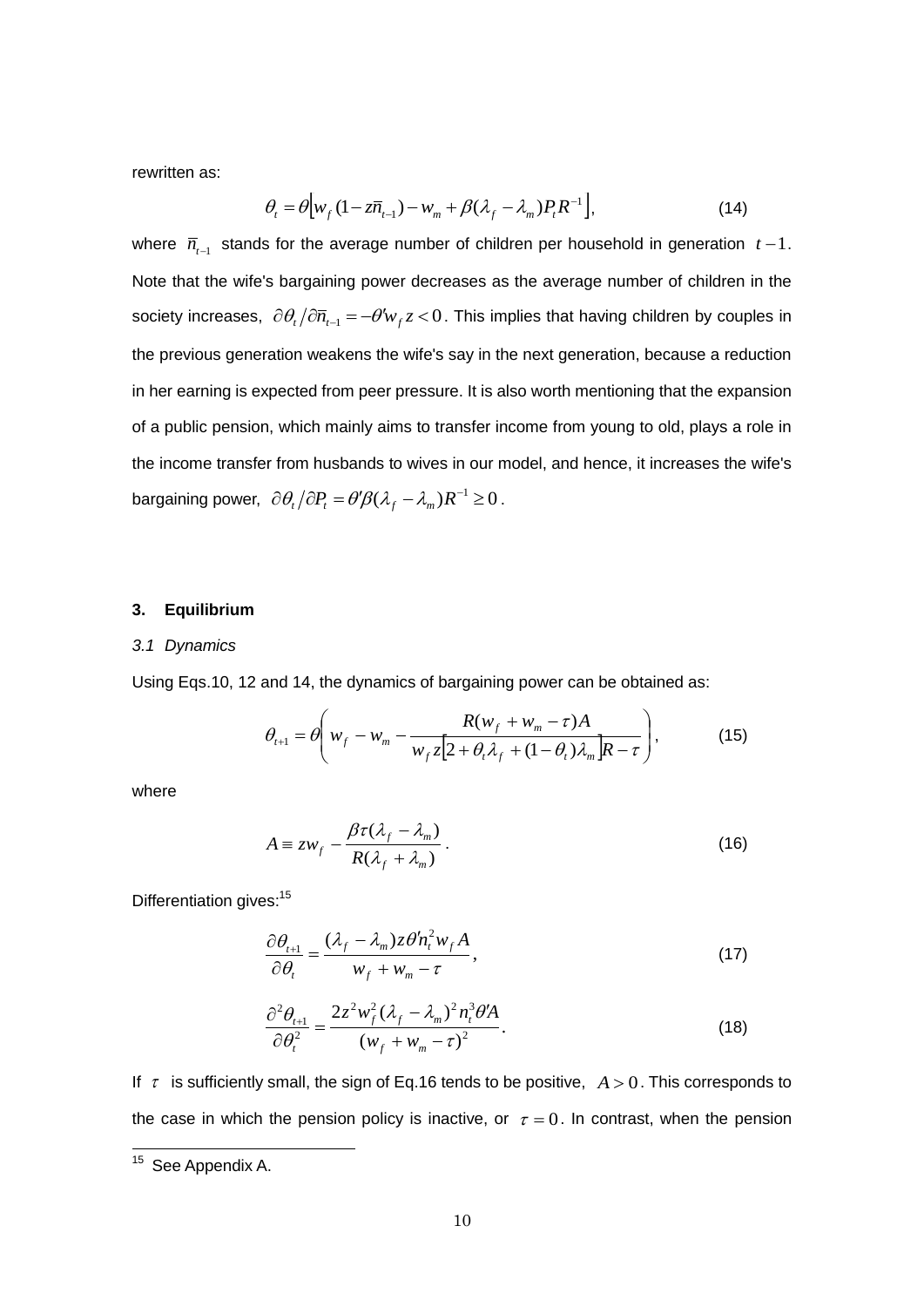policy is active and  $\tau$  is sufficiently large, Eq. 16 is likely to take a negative sign,  $A < 0$ . Supposing that  $\theta_{t+1}\big|_{\theta_t=0} > 0$ , Eqs. 17 and 18 reveal that the bargaining power converges monotonically (cyclically) to the steady-state if  $A > ($   $<)0.^{16}$ 

#### [Figures 1(a) and 1(b) are here]

 Behind the dynamics of the bargaining power, the dynamics of fertility can be derived in a similar way to show that the fertility converges to the steady state monotonically (cyclically) if  $A > (0)$ .

#### *3.2 Steady state*

-

Using Eqs. 10, 12 and 14, the steady-state value of the bargaining power and the fertility satisfy:

$$
\theta = \theta \left( \frac{\beta m (\lambda_f - \lambda_m)}{(\lambda_f + \lambda_m) R} - w_f z n + w_f - w_m \right),
$$
\n(19)

$$
n = \frac{R(w_f + w_m - \tau)}{w_f z \left[2 + \theta \lambda_f + (1 - \theta) \lambda_m\right] R - \tau}.
$$
\n(20)

To plot combinations  $(\theta, n)$  that satisfy Eqs. 19 and 20 we first reveal how the fertility affects the bargaining power in the steady state equilibrium. From Eq. 19 and  $\theta'' = 0$ , we have:

$$
\frac{\partial \theta}{\partial n} = -\theta' A,\tag{21}
$$

$$
\frac{\partial^2 \theta}{\partial n^2} = 0.
$$
 (22)

In Eq.21, if  $\tau$  is sufficiently small, then  $A > 0$ , the effect of fertility on the bargaining power is negative,  $\partial \theta / \partial n$  < 0. This implies that having another child reduces women's bargaining

 $^{16}$  The stability of the steady-state is ensured by assuming  $\left| \partial \theta_{_{t+1}}/\partial \theta_{_{t}} \right|$  <  $1$  .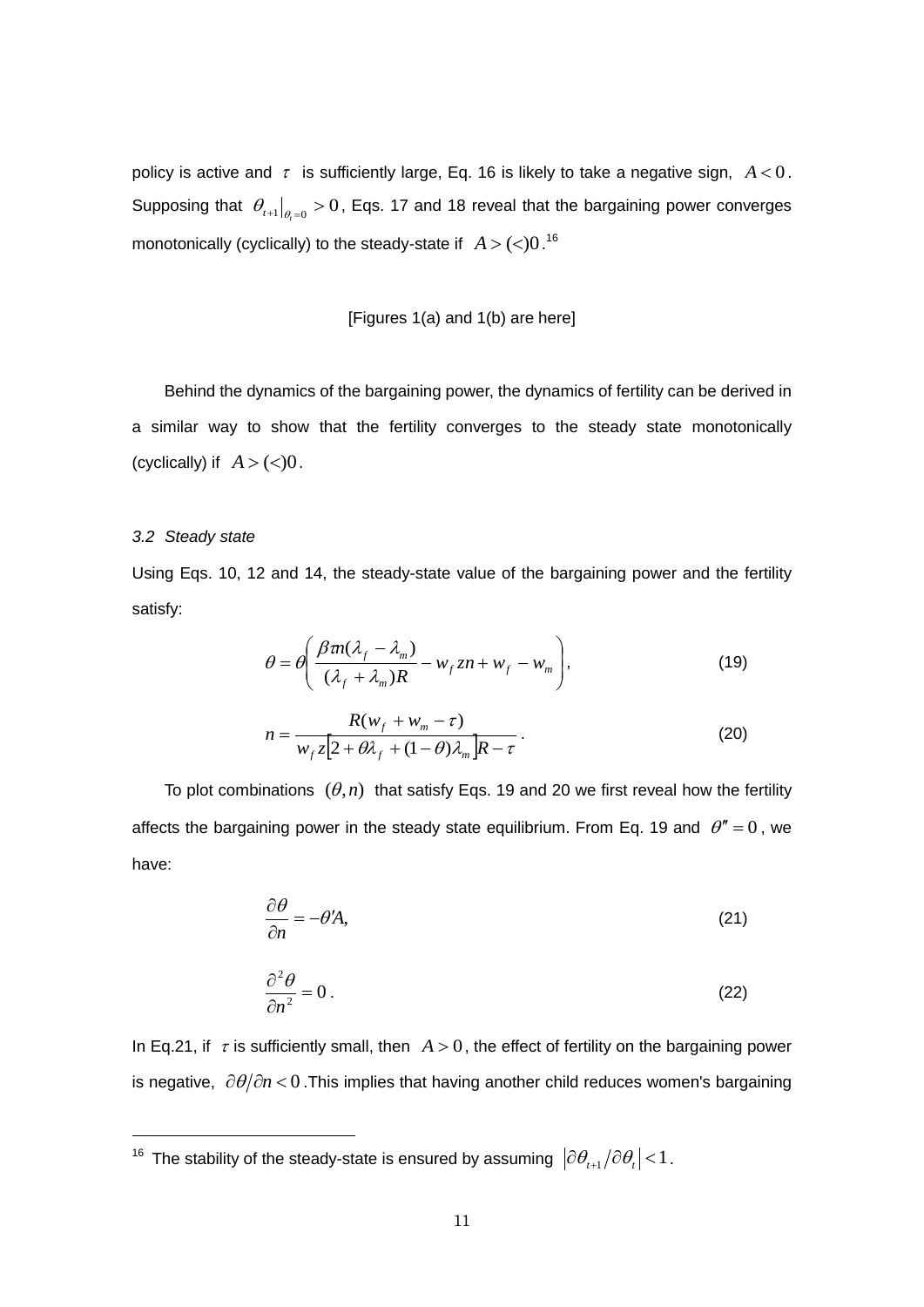position since the wife is forced into child rearing, reducing her income from the labor market. Having a child as a factor against women's bargaining power is captured by the first term in Eq. 16. If  $\tau > 0$ , the sign of  $\partial \theta / \partial n$  depends on the relative magnitude of two terms. The second term in Eq. 16 captures the positive effect of having a child on the wife's bargaining power, owing to the PAYG pension system. The more children there are in society, the more the pension benefit increases for the elderly. Because the wife survives longer in the retirement period, her expected benefit from the PAYG pension system is higher than that of her husband's. As the weight of pension benefit in the bargaining power increases, owing to an increase in fertility, the wife becomes invulnerable, strengthening her power within the couple.

#### [Figures  $2(a)$ ,  $2(b)$ ,  $3(a)$  and  $3(c)$  are here]

 $\theta(n)$  in Figures 2(a) and 3(a) represents Eq. 19 when the pension policy is inactive, i.e.,  $\tau$  is sufficiently small to cause the sign of Eq. 21 negative. In contrast,  $\theta(n)$  in Figures 2(b) and 3(b) represents the alternative case, in which the pension policy is active,  $\tau > 0$  leading the sign of Eq. 21 to be positive.

 We next study how fertility is related to the bargaining power in the steady-state. From Eq. 20, differentiating *n* with respect to  $\theta$  gives:<sup>17</sup>

$$
\frac{\partial n}{\partial \theta} = -\frac{n^2 z w_f (\lambda_f - \lambda_m)}{w_f + w_m - \tau} < 0,
$$
\n(23)

$$
\frac{\partial^2 n}{\partial \theta^2} = 2n \left[ \frac{nzw_f(\lambda_f - \lambda_m)}{w_f + w_m - \tau} \right]^2 < 0.
$$
 (24)

Eq. 20 is illustrated as  $n(\theta)$  in Figures 2 and 3, showing that the number of children the couple has decreases as the woman's bargaining power increases. This is simply because the wife lives longer than the husband does. As women live longer, they want to save more money for future consumption rather than spending it on raising children. In such situation,

 $17$  See Appendix A.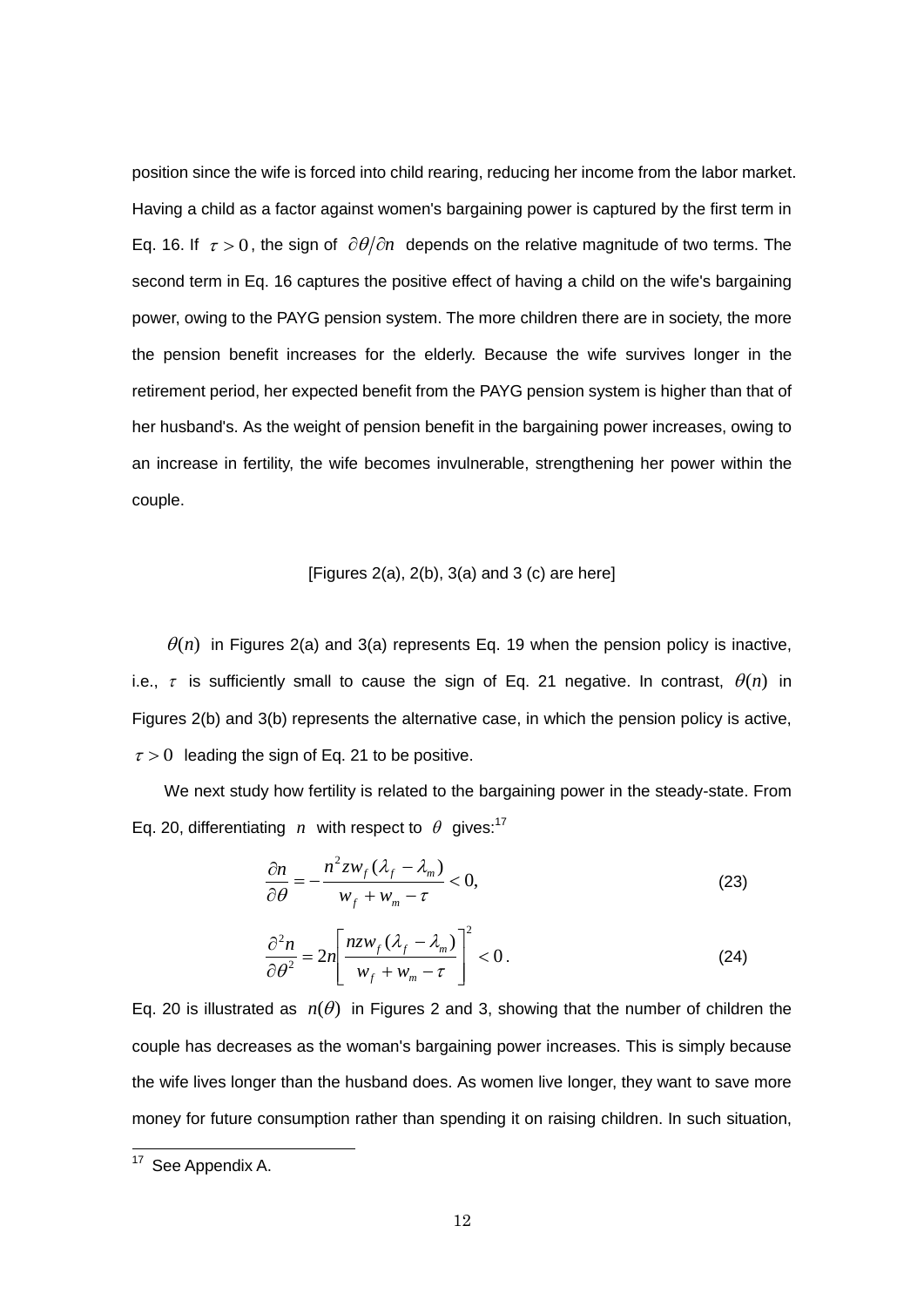therefore, a rise in women's bargaining power leads to a fall in fertility rate, reflecting their intentions in household decisions.

#### **4. Effects of Pension Policy**

In this section, we examine the effects of the changes in the size of a PAYG social security system on fertility and women's bargaining power, focusing on the stable steady-state equilibrium of  $E_1$  in Figures 2(a) and 3(a), and  $E_5$  in Figures 2(b) and 3(b).

 First, we come back to the traditional argument in which the bargaining power is fixed  $(\theta = \overline{\theta})$ . Using Eq. 20, this can be confirmed by differentiating n with respect to  $\tau$ ;<sup>18</sup>

$$
\left. \frac{dn}{d\tau} \right|_{\bar{\theta}} = -\frac{n(R-n)}{R(w_f + w_m - \tau)}.
$$
\n(25)

Here, Eq. 25 shows that, given bargaining power  $\theta$ , an increase in the tax rate reduces (increases) the fertility if  $R > \frac{c}{n}$ .

An increase in the size of the pension policy, represented by  $\tau$ , affects fertility via the change in the lifetime full income in two ways: (i) the reduction in the disposable income of the working period decreases the number of children, and (ii) the increase in the pension benefit allows the household to reduce their savings for the old period and increases their fertility. In other words, the comparison between  $R$  and  $n$  means whether the present value of leaving  $\tau$  as disposable income in the young period is larger or smaller than the present value of the pension benefit as a return of tax payments. The well-known Aaron-Samuelson condition states that future generations benefit from the PAYG pension system as an inter-generational transfer when the economy is dynamically inefficient,  $1 + r < n$  (Samuelson, 1958; Aaron, 1966). While the interest factor is adjusted by the longevity in our model, there is strong support for the government operating the PAYG pension system, and that examining the effects of pension policy is relevant if  $R < n$ . When  $R < n$ , the positive effects of a pension expansion on lifetime income overwhelms the negative effects. As a result, an increase in lifetime income induces a rise in the number of

<sup>&</sup>lt;sup>18</sup> See Appendix A.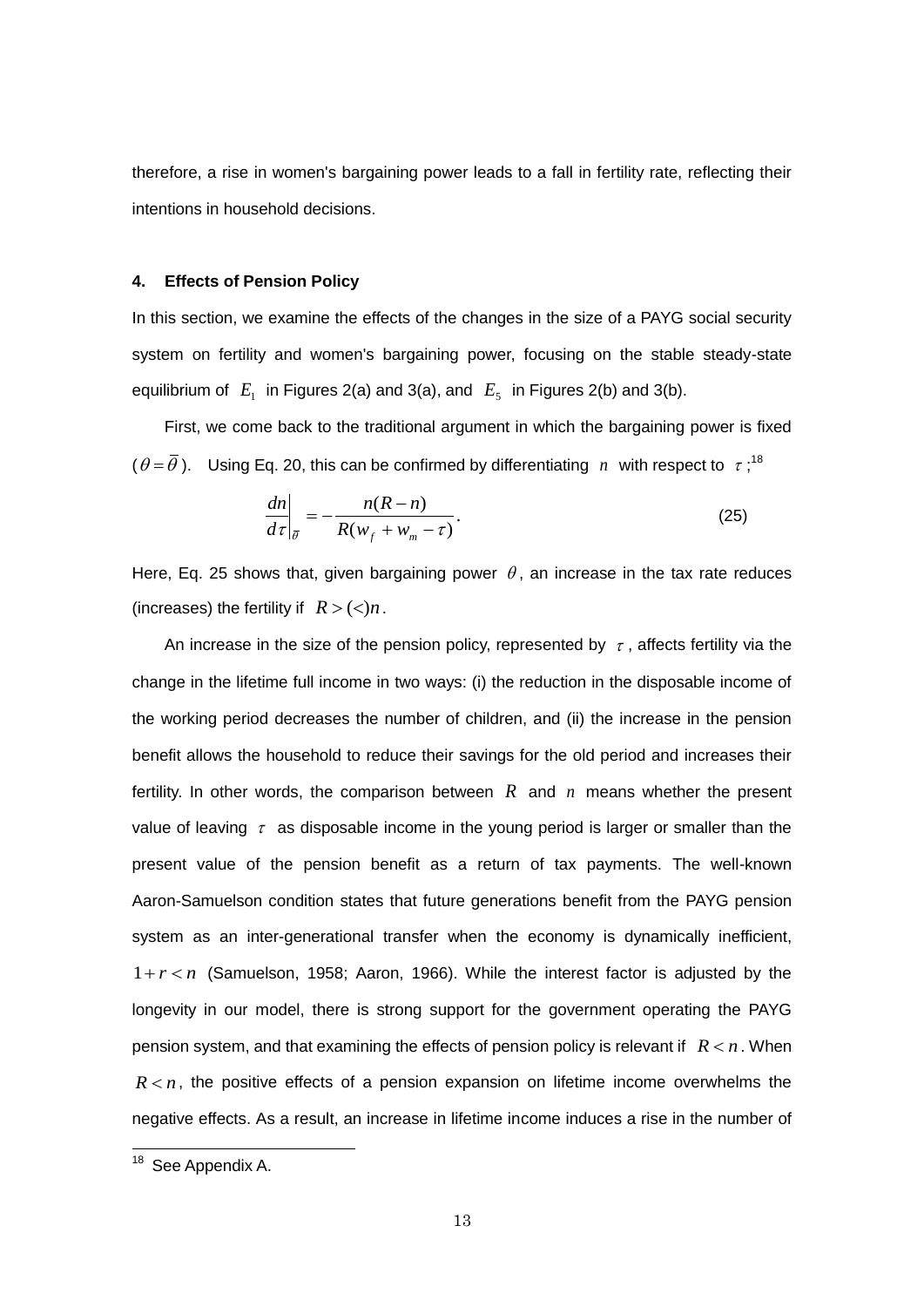children, as children are normal goods in our model.

On the other hand, if the economy is dynamically efficient,  $1 + r > n$ , the introduction of the lump-sum financed PAYG pension scheme basically loses its theoretical foundation. However, as summarized by Groezen et al. (2003), the political incentives may promote the introduction of an unfunded pension scheme or, a drastic policy reform is often difficult from a practical standpoint, even if the environment surrounding the economy becomes against a PAYG pension. If the PAYG pension system is operated under the condition that  $R > 1 + r > n$ , and the government increases the size of the pension policy, the negative effect on fertility of a decrease in disposable income in the young period outweighs the positive effect of an increase in pension benefit, which results in a fall in fertility rate.

In Figures 2(a) and 2(b), the policy effects on the fertility, given  $\theta$ , are depicted by the shift of the  $n(\theta)$  curve. When  $R < n$ , the sign of Eq. 25 becomes positive, which shifts the curve from  $n(\theta)$  to  $n^1(\theta)$ . In contrast, if  $R > n$ , Eq. 25 becomes negative, and the curve  $n(\theta)$  shifts left (see Figures 3(a) and 3(b)).

 The important feature of our model is that the pension policy influences the bargaining power in the couple, which also has an impact on the fertility. From Eq. 19, given *n*  $(n = \overline{n})$ , we find that, as the pension policy increases, so does the woman's bargaining power:

$$
\frac{d\theta}{d\tau}\bigg|_{\overline{n}} = \frac{\beta n(\lambda_f - \lambda_m)}{(\lambda_f + \lambda_m)R} > 0.
$$
\n(26)

This indicates that an increase in the size of a pension policy, represented by  $\tau$  , induces an upward shift of the  $\theta(n)$  curve in Figures 2 and 3. This is simply because the increase in pension works to the longer-living woman's advantage, increasing her bargaining power. In this case, as  $\beta$  is larger, the pension benefit is appreciated in determining the balance of power between men and women, so that the change in the pension policy affects  $\theta$ significantly. Similarly, as the gender gap in life expectancy  $\lambda_f - \lambda_m$  is larger, the gap in the pension benefit between men and women widens, resulting in a significant change in  $\theta$ . In such situations, an increase in  $\tau$  induces a relatively large upward shift in  $\theta(n)$ .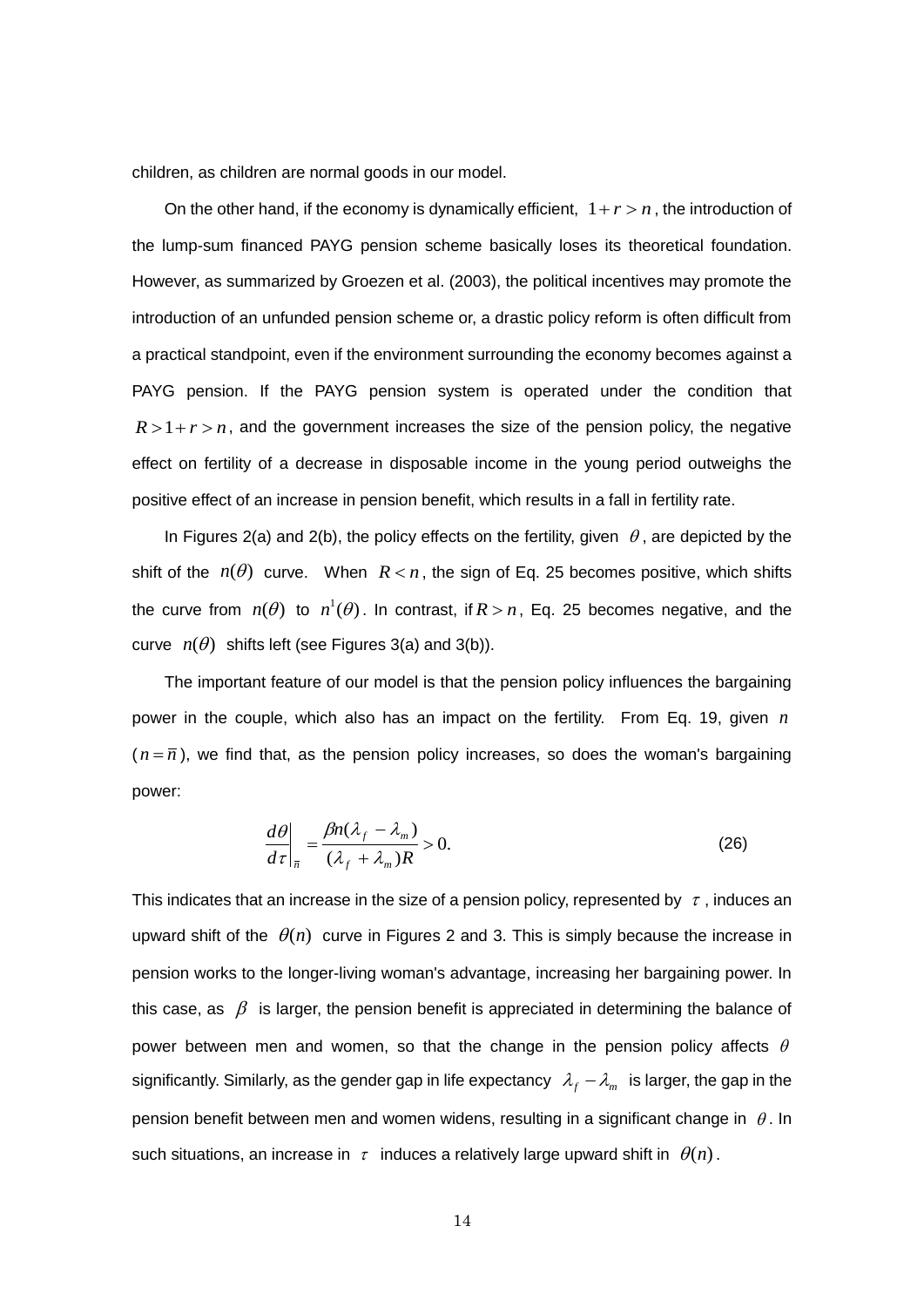The steady-state equilibrium,  $n^*$  and  $\theta^*$ , satisfy Eqs. 19 and 20. We first explain the effects of an increase in  $\tau$  on  $(n^*, \theta^*)$  when  $R < n$ , i.e.,  $\left(dn/d\tau\right)_{\bar{\theta}} > 0$  in Eq. 25. Figures 2(a) and 2(b) show the cases in which, given other variables, the effect of an increase in pension size on fertility is modest, while an increase in the pension has a great impact on bargaining power. This case tends to take place when  $\beta$  and  $\lambda_{f} - \lambda_{m}$  are large as explained above. In Figure 2(a), for instance, if we assume that the bargaining power is an exogenous parameter, then the increase in the size of the pension increases fertility along the course from  $|E_{1}|$  to  $|E_{3}|$ . However, as the bargaining power is endogenous in our model, the woman's bargaining power is strengthened by the increase in the size of the pension, moving the stable equilibrium from  $E_1$  to  $E_4$ . This shows that a rise in  $\tau$ induces a fall in fertility. The same holds for Figure 2(b). If the bargaining power is exogenous, the increase in  $\tau$  raises fertility, along the course from  $E_5$  to  $E_6$ . However, it decreases fertility by shifting the equilibrium from  $E_5$  to  $E_7$  as the bargaining power of the wife increases. Consequently, the fertility rate in the economy may fall if the bargaining power is determined endogenously.

The case of  $R > n$ , i.e.,  $\left(dn/d\tau\right)_{\bar{\theta}} < 0$ , can be interpreted in a similar fashion, by making use of Figures 3(a) and 3(b). Both figures show that fertility decreases not only through the decrease in lifetime net income but also through the increase in the bargaining power of the wife, if the pension policy changes the balance of power significantly.

 Some empirical studies with unitary models support the case in which the pension expansion by an increase in  $\tau$  causes a decline in fertility (Cigno and Rosati, 1996; Boldin et al., 2005). Our model shows that the fertility rate falls not only because of the negative income effect (i.e., the leftward shift of the  $n(\theta)$  curve) but also the negative bargaining effect (i.e., the upward shift of the  $\theta(n)$  curve). If there is no heterogeneity within a household,  $\lambda_f = \lambda_m$ , the pension policy has no influence on the bargaining power (see Eq. 26), and thus the effects of the pension policy are essentially the same as that the traditional unitary model found. This is because the spouses' lifetime objects are identical, so that they do not need to negotiate household allocations. In the real economy with gender differences,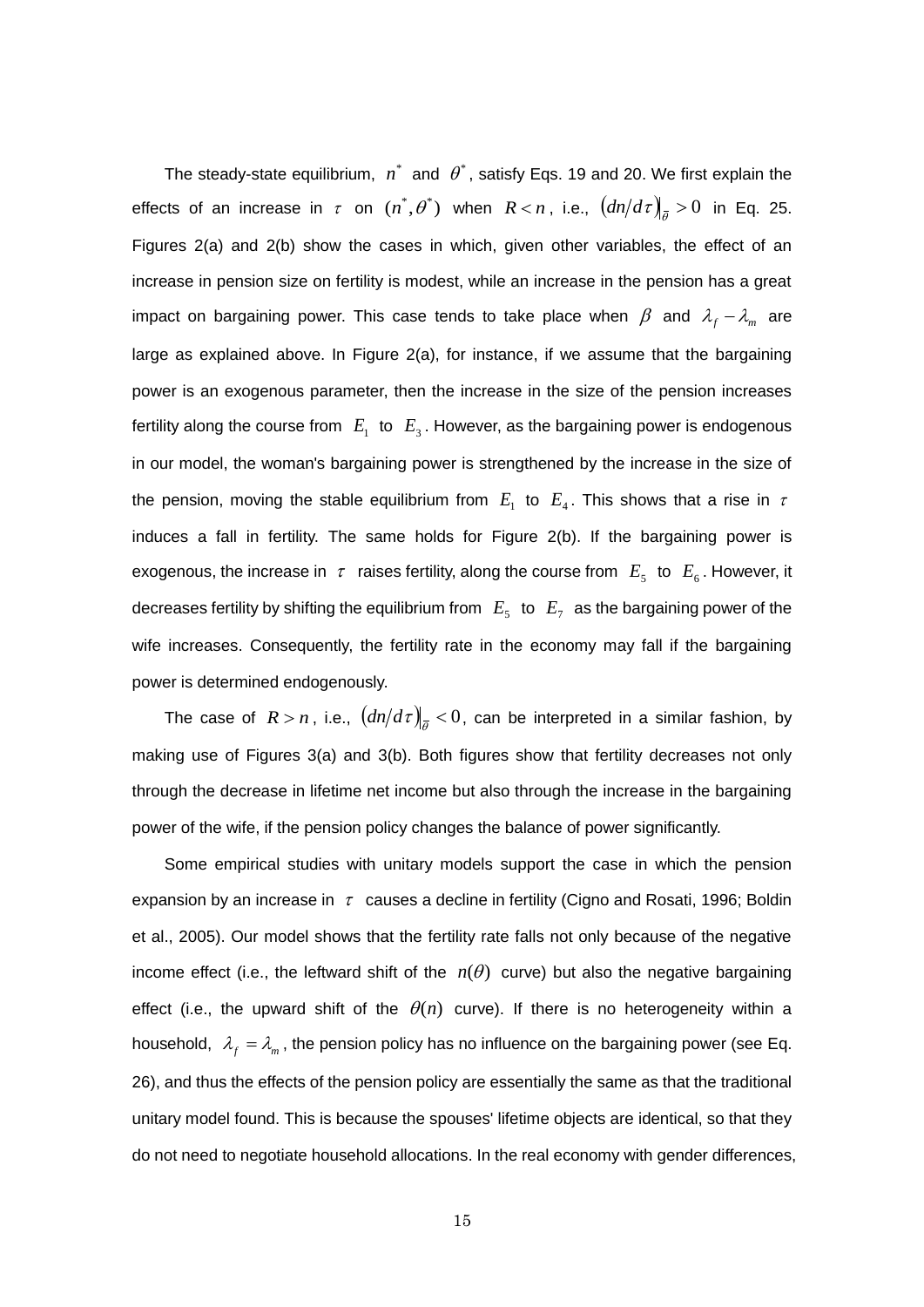if policy makers ignore the bargaining power effect, the negative effects of a pension reform on fertility could be biased or could reverse the sign of the impact estimated initially.

 Using Eqs. 19 and 20, the graphical analysis mentioned above can be formally restated as follows:

$$
\frac{dn^*}{d\tau} = \left(\frac{\partial n}{\partial \tau} + \frac{\partial n}{\partial \theta} \frac{\partial \theta}{\partial \tau}\right) \Delta^{-1} = \frac{n}{\tau \Delta} \left(\varepsilon_{n\tau} + \varepsilon_{n\theta} \varepsilon_{\theta\tau}\right),\tag{27}
$$

$$
\frac{d\theta^*}{d\tau} = \left(\frac{\partial\theta}{\partial\tau} + \frac{\partial\theta}{\partial n}\frac{\partial n}{\partial\tau}\right)\Delta^{-1} = \frac{\theta}{\tau\Delta}\left(\varepsilon_{\theta\tau} + \varepsilon_{\theta\theta}\varepsilon_{n\tau}\right),\tag{28}
$$

where  $\Delta\!\equiv\!1\!-\!(\! \partial\! n\!/\partial\theta\!)\!(\!\partial\theta\!/\!\partial\! n)\!>\!0$  and  $\varepsilon_{_{km}}$   $(k\neq\! m)$  denotes the elasticity of  $k\! =\! n,\theta)$ with respect to  $m = \tau, n, \theta$ ).<sup>19</sup>

The first term in Eq.27 represents the effects of an increase in  $\tau$  on fertility through changes in lifetime full income, which is regarded as an inter-generational distribution effect by conventional studies. The sign can be positive or negative, depending on the relative magnitude between  $R$  and  $n$  as in Eq.25. The second term in Eq.27 stands for the effect caused by a change in the power balance within a household, and can be interpreted as an intra-generational distribution effect. As other studies on intra-generational distribution effects, this effect is caused by heterogeneity among individuals in the same generation, but that within the family. Because the pension expansion by an increase in  $\tau$  leads women with higher longevity to a more favorable position, the sign of  $\partial \theta / \partial \tau$  is positive. On the other hand,  $\partial n/\partial \tau$  is negative because women want to reduce the number of children so that they can ensure resources in the retirement period, taking into account their higher probability to survive. Thus, overall, the second term is negative. The sign of the total effect of the change in  $\tau$  on  $n^*$ , therefore, is not determined a priori. If the negative effect of an increase in pension size on fertility due to a change in bargaining power exceeds the positive effect of the increase in  $\tau$ , then fertility is decreased by an increase in  $\tau$ .

Now, we turn to the total effects of a change in  $\tau$  on  $\theta^*$ . The first term in Eq.28 captures the direct positive effect of a change in  $\tau$  on bargaining power by changing the

<sup>&</sup>lt;sup>19</sup> See Appendix B.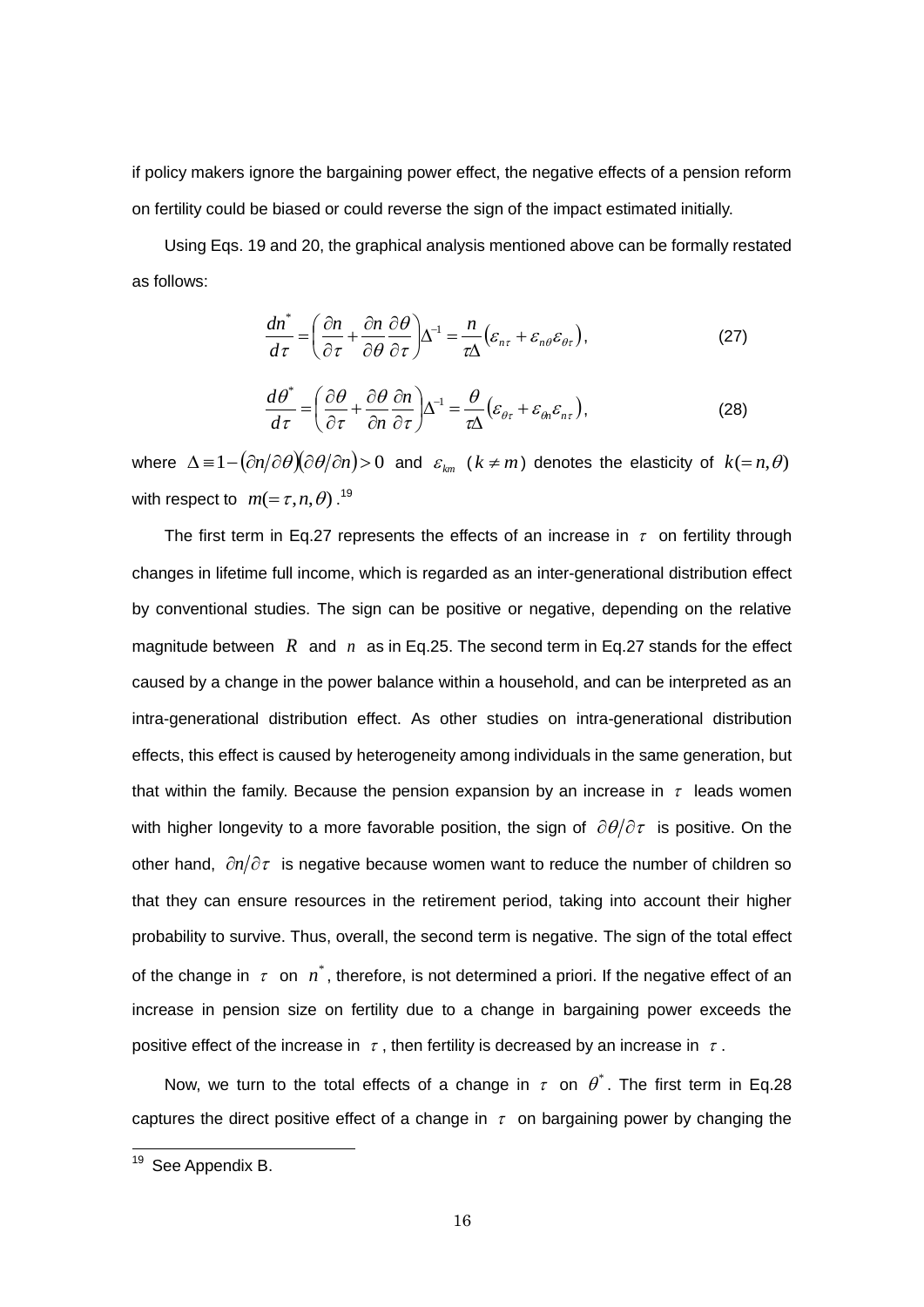gap of the pension benefit between wife and husband. The second term in Eq.28 represents the indirect effect through a change in fertility caused by an increase in  $\tau$ . The sign of  $\partial \theta / \partial n$  depends on the relative magnitude of the effects of n on women's bargaining power as a result of reduced labor income and an increased pension benefit, as compared to that of their husbands. Consequently, the sign of the overall effect is determined by these direct and indirect effects.

#### **5. Discussion**

#### *5.1 Income taxation*

In the previous sections, we have employed the lump-sum tax to derive the main result with clarity. However, in the real world, pension systems are generally financed by the tax revenue which depends on the level of household (individual) incomes. Moreover, considering the generous flat-benefit pension system, it may be also important to argue the possibility of its income redistribution effect not only from gender gap in life expectancy but from gender income gap. In this section, therefore, we explore the long-run effect of pension policy on fertility, employing income tax as a policy tool.

The household optimization is modified to the problem of maximizing Eq.2 subject to the budget constraint in young period,

$$
c_t^f + c_t^m + (1 - \tau)w_f z n_t + s_t = (1 - \tau)(w_f + w_m)
$$
 (29)

and the budget constraint in the old period of Eq. 4. By solving the problem, we can have the household demand function of the number of children as:

$$
n_{t} = \frac{1}{(1-\tau)w_{f}z[2+\theta_{t}\lambda_{f} + (1-\theta_{t})\lambda_{m}]}I_{t}
$$

where  $I_t \equiv (1-\tau)\big(w_f+w_m\big)+(\lambda_f+\lambda_m)P_{t+1}\big/R$ .

The government budget constraint is then rewritten by:

$$
n_{t} \tau \bigg[ w_{f} (1 - z n_{t+1}) + w_{m} \bigg] = (\lambda_{f} + \lambda_{m}) P_{t+1},
$$

which means that the pension benefit for the elderly is paid by the young generations'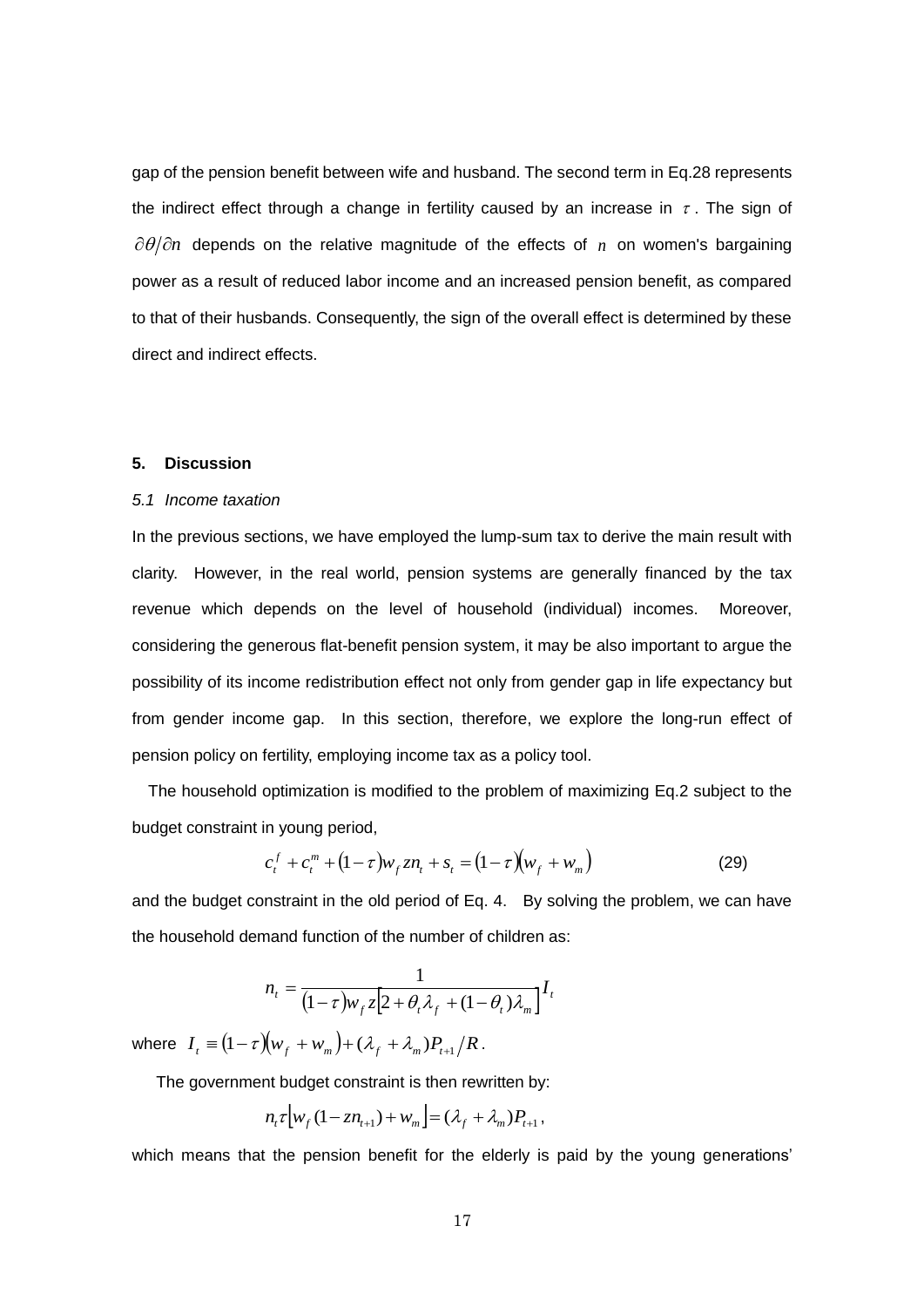contribution in accordance with the level of their earned income.

Finally, we can define the bargaining power of the household as:

$$
\theta_t = \theta \Big[ (1-\tau) w_f (1-\overline{z} \overline{n}_{t-1}) - (1-\tau) w_m + \beta (\lambda_f - \lambda_m) P_t R^{-1} \Big].
$$

The assumption that bargaining power depends on the tax policy reflects the existing theoretical and empirical results on the relationship between tax policies and intra-household bargaining allocation (Vermeulen et al. 2006; Myck et al. 2006; Stöwhase 2011; Komura 2013b).

The combinations of  $(n, \theta, P)$  in the steady-state equilibrium satisfy the following conditions:

$$
n = \frac{(1-\tau)(w_f + w_m) + (\lambda_f + \lambda_m)P/R}{(1-\tau)w_f z[2 + \theta \lambda_f + (1-\theta)\lambda_m]},
$$
  
\n
$$
\theta = \theta[(1-\tau)w_f(1-zn) - (1-\tau)w_m + \beta(\lambda_f - \lambda_m)PR^{-1}],
$$
  
\n
$$
n\tau[w_f(1-zn) + w_m] = (\lambda_f + \lambda_m)P.
$$
\n(30)

Now, we examine the long-run effect of the pension system (an increase in  $\tau$ ) on the fertility rate. By calculations we have: $20$ 

$$
\frac{dn}{d\tau} = -\left\langle \left\{ (\lambda_f + \lambda_m) \frac{\partial n}{\partial \tau} + n \Big[ w_f (1 - zn) + w_m \Big] \frac{\partial n}{\partial P} \right\} \right. \\ \left. + \frac{\partial n}{\partial \theta} \left\{ (\lambda_f + \lambda_m) \frac{\partial \theta}{\partial \tau} + n \Big[ w_f (1 - zn) + w_m \Big] \frac{\partial \theta}{\partial P} \right\} \right\rangle \Delta^{-1}
$$
\n(31)

where  $\Delta \equiv -(\lambda_f + \lambda_m)(1 - \partial n/\partial \theta \cdot \partial \theta/\partial n) + \psi(\partial n/\partial P + \partial n/\partial \theta \cdot \partial \theta/\partial P) < 0$ , which is the impact of an increase in  $P$  on the government's budget and is reasonable to assume negative.

The policy effect on fertility in Eq.31 is then classified into two parts: the terms in the first braces of price and income effects on fertility, and the terms in the second braces of the bargaining power effects. The first term in the first braces is composed by the two opposite effect. One is the positive price effect arising from a reduction in opportunity cost of rearing children, which is led by an increase in  $\tau$ . On the other hand, an increase in  $\tau$  also

 $20$  See Appendix C.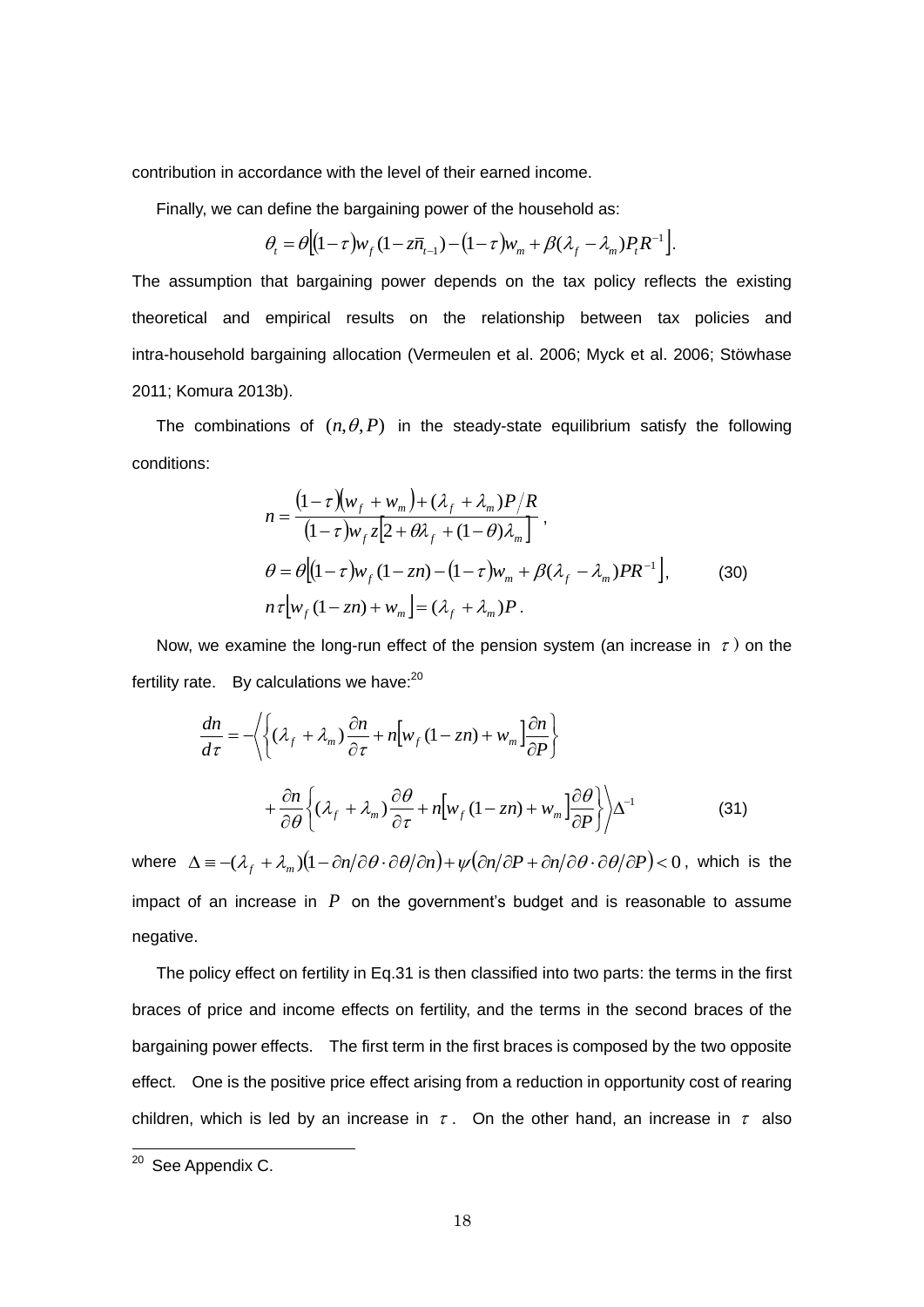induces the negative income effect due to a reduction in disposal income of the household in the young period. The second term in the first braces is the positive income effect coming from the increase in disposal income in the old as a result of an increase in  $P$ . In total, the terms in the first braces are positive.

For the bargaining power effects, we have the two effects on fertility through the changes power balance within a family. The first term of the bargaining power effects is positive indicating a change in power balance as a consequence of change in the difference in the after-taxed labor incomes of men and women. The second term is positive on the wife's bargaining power because the difference in the pension benefits of men and women is widened, which has been discussed in the previous section. Consequently, the long-living wife with more say will reduce the number of children to suffice the consumption in the old period.

 It is deserved to mention that an increase in pension size induces the intra-generational redistribution effects from husbands to wives in twofold: firstly it causes a redistribution through gap in labor incomes and secondly that through gap in longevities. In the existing literature, which assumes earning abilities and longevities are positively correlated in household level, found that the total direction of redistribution effect is ambiguous (Borck 2003; Cremer et al. 2010; Adema et al. 2013). This is because, the flat benefit pension system operates in the favor of the individuals with the properties of low income and high longevity, so that the positive correlation between earning and longevity implies these two distribution effects work toward opposite directions. However, if we consider the heterogeneous individuals as family members rather than households, wives earn less and live longer on average, and hence, the flat-benefit pension system is favorable for women. Our contribution to the literature on intra-generational redistribution effect of social security is further emphasized by this model specification because the positive price effect dominates the negative income effect. Thus, the sign of total effect of  $\tau$  on  $n$  is simply determined by the relative magnitude of the positive price and income effects and the negative bargaining power effect.

19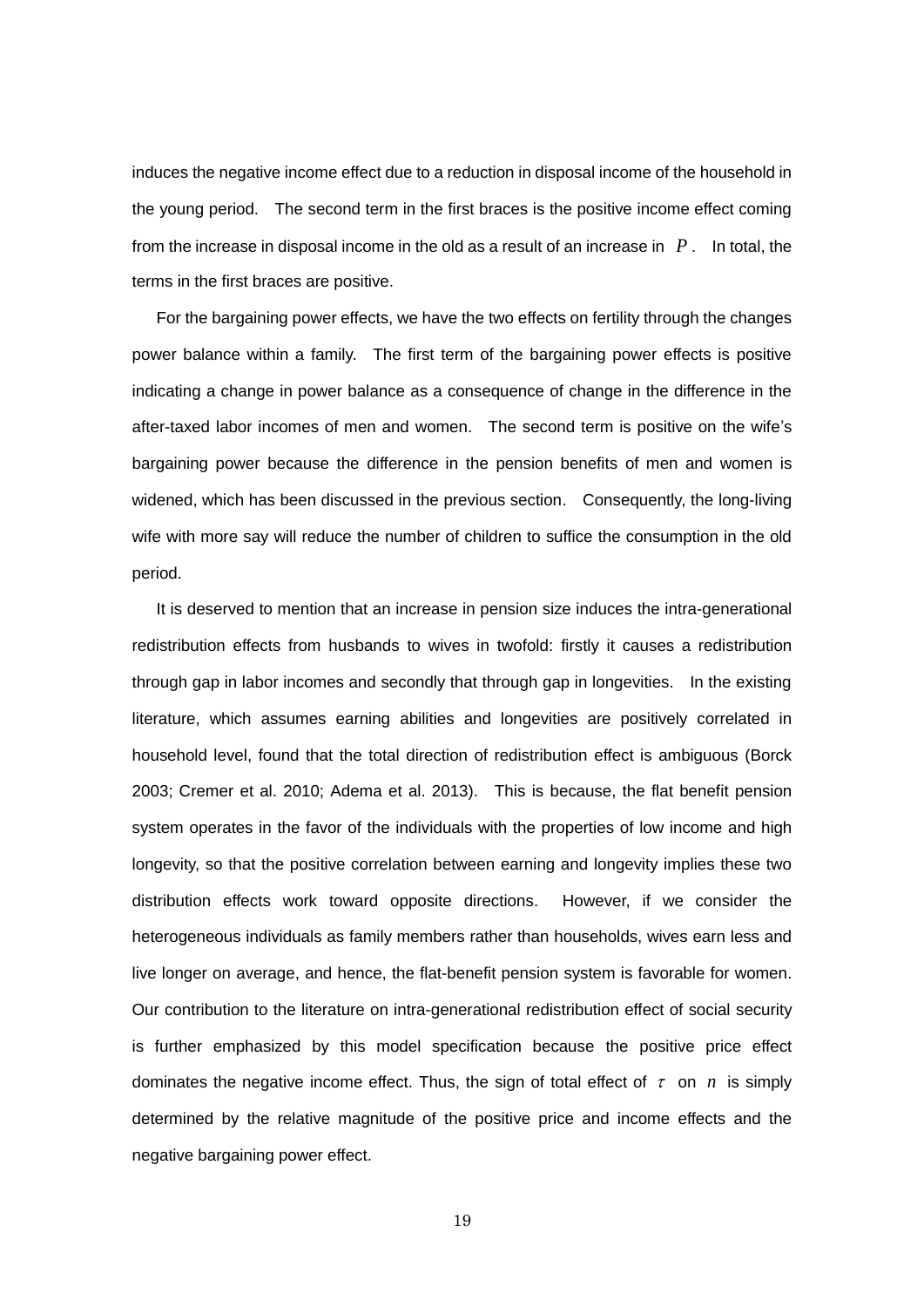#### *5.2 Heterogeneous preferences*

-

This subsection discusses the possibility of the couple's heterogeneous preferences for the number of their children. In the previous sections, we have considered their homogenous preferences except for the time preference arising from the observable gender gap in longevity. However, demographic studies on not only developing countries but developed countries have been finding the heterogeneous preferences for the number of children indicating the both cases that men prefer the larger family size than women and vice versa (Voas ,2003; Testa 2006; Hener, 2006).

To deal with the point, Eq. 1, the utility function of individual  $i$  who belongs to period  $t$ , is then rewritten as:

$$
U_{it} = \phi_i \ln n_t + \ln c_t^i + \lambda_i \ln d_{t+1}^i, \tag{31}
$$

where  $\phi_i$  is the preference for the number of their children for individual i so that women prefer less children than men when  $\phi_f < \phi_m$ . The existing evidence supports this situation, and implies that the women's weak preference on children is attributed by physical and mental burden and the limited career options from frequent childbirth. However, we do not exclude the other empirically observed pattern of  $\phi_f > \phi_m$ , in which women prefer more children than men,  $21$  since this specialization also serves to illustrate an interesting situation from the perspective of life cycle models that women with longer life span benefit from the larger family size expecting that children may provide care and companionship after the death of their partner.

The maximization problem of household welfare function gives the demand function for children as:

$$
n_{t} = \frac{\theta \phi_{f} + (1 - \theta)\phi_{m}}{w_{f} z \left[1 + \theta \phi_{f} + (1 - \theta)\phi_{m} + \theta \lambda_{f} + (1 - \theta)\lambda_{m}\right]} I_{t},
$$

implying that the sign of the effect of bargaining power on fertility depends on  $\phi_i$  and  $\lambda_i$ 

 $21$  One possible interpretation of this case can be different religion within a couple (Lehrer, 1996).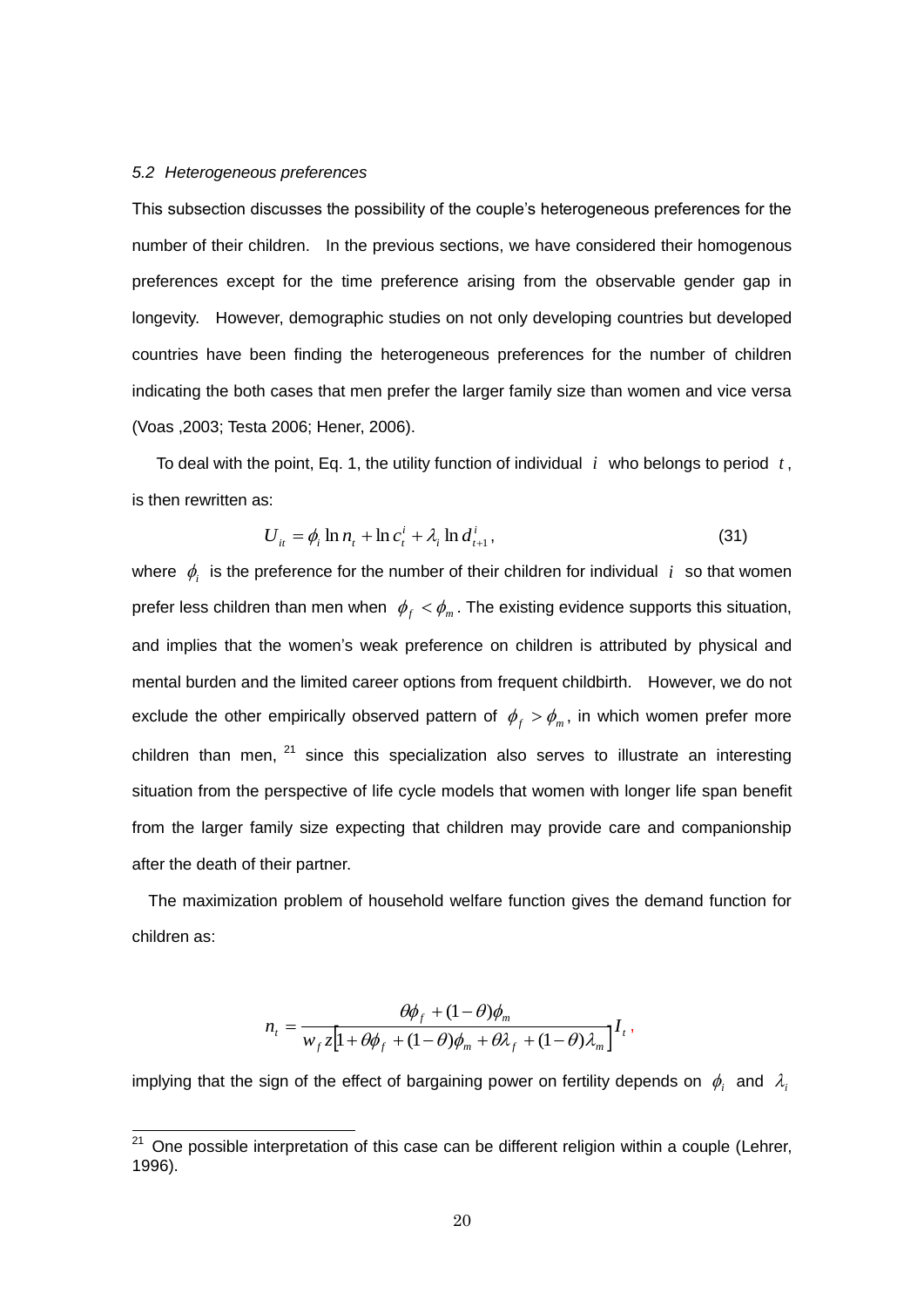as:

$$
\frac{\partial n_t}{\partial \theta} = \frac{\phi_f (1 + \lambda_m) - \phi_m (1 + \lambda_f)}{w_f z [1 + \theta \phi_f + (1 - \theta) \phi_m + \theta \lambda_f + (1 - \theta) \lambda_m]^2} I_t.
$$
(32)

Note that Eq. 32 is reduced to Eq. 23 if  $\phi_f = \phi_m$  as we have assumed in the previous sections.

Given  $\lambda_f < \lambda_m$ , Eq. 32 shows that an increase in the bargaining power is likely to induce a decline in the number of children when women prefer smaller family size than their partners,  $\phi_f$   $\lt \phi_m$ , indicating that our main result of negative effect of pension systems on fertility through a change in bargaining power can hold in the generalized model with heterogeneous preferences for the number of children.

However, our main result coming from the different life spans between men and women is weakened when  $\phi_f > \phi_m$ . This is because women have the strong inventive to have two goods compared to their partners at the same time: savings from different longevities, and children from the different preferences. As long as they are substitute goods, the total effect of a rise in women's bargaining power is determined by the relative magnitudes between the former and the latter. Consequently, when women's preference for children is sufficiently strong leading  $\phi_f(1+\lambda_m)-\phi_m(1+\lambda_f)$  to be positive, an expansion in pension size can be likely to increase the fertility rate thorough a change in their bargaining power.

In sum, our main results may be affected when women prefer much larger family size than their partners and the effects of pension policy on fertility through a change in bargaining power are weak. Conversely, this extension have found that our results are valid as long as women prefer smaller family size than their partners,

#### **6. Conclusion**

The family is the key constitutional unit of human society. It offers comfort, security, and a place to grow. However, the role and the structure of family change according to the influence of many factors, such as changing lifestyles and increasing personal mobility. Public policy is also a significant factor affecting the family shape. The decision on having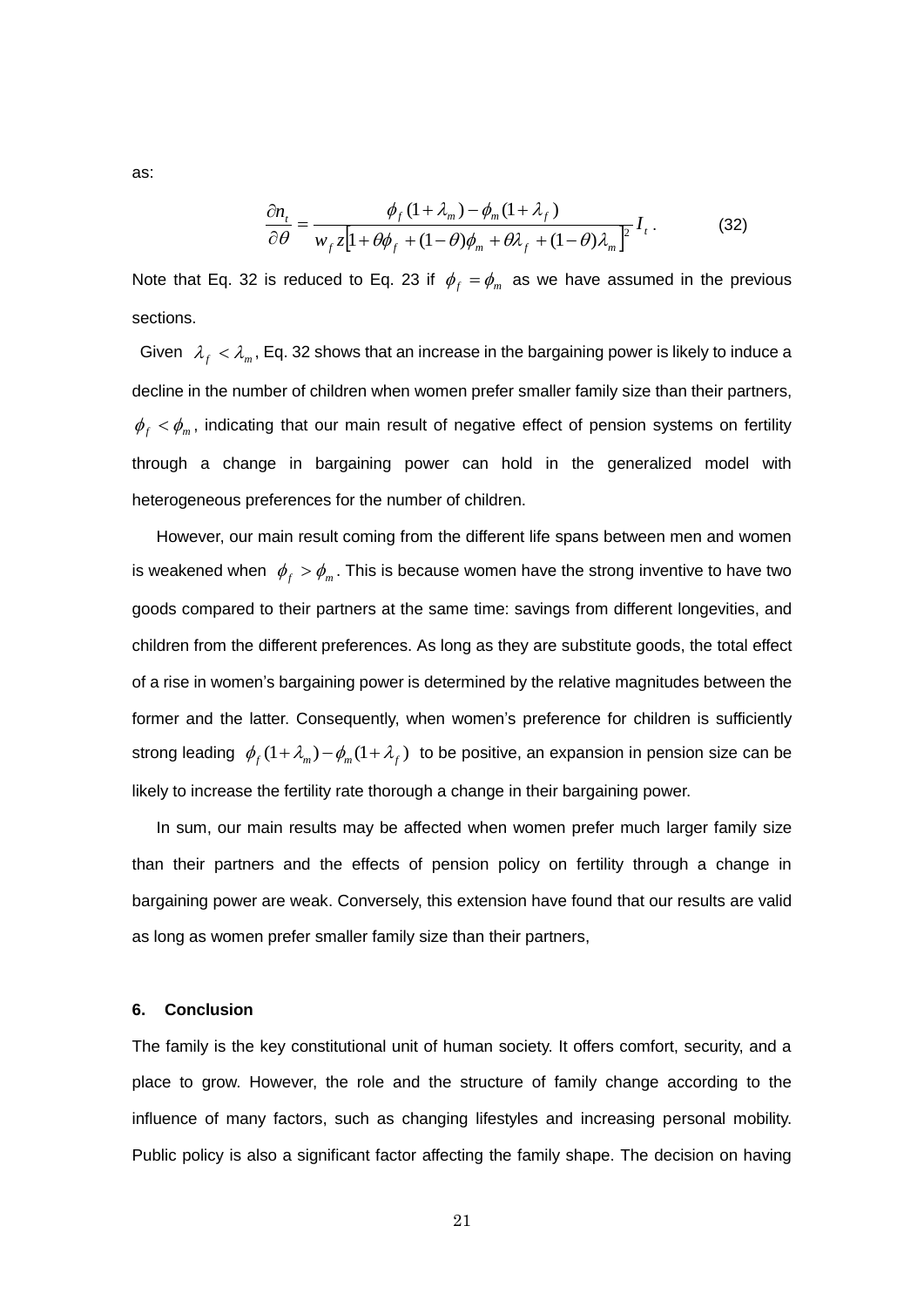children must be affected by the system of childcare leave, educational costs, and various family policies. The systems of taxation and social security are also factors that influence the way couples work and the balance of power within the family. This paper can be placed as a variant on a line that examines the intra-familial structure, focusing on the balance of power and the number of children in the family.

 There has been intense research into the effects of pension policy on the fertility. Most studies approach this matter using an overlapping generation (OLG) model with a unitary household, assuming no interaction between wife and husband. These studies are successful in analyzing long-run macroeconomic steady-state outcomes. At the same time, these standard approaches rely on some strong assumptions. In particular, they assume a unitary household with no heterogeneity in preferences or the lifespans of wives and husbands. This means they assume that a couple never bargains over household resource allocation, such as the number of children they have and/or the amount they save for the future. This paper approaches from different perspective than the orthodox homogenous couple, to explore the effects of a public pension on the household resource allocation by the bargaining couple with heterogeneity.

 Following the trend of analyses on the heterogeneous couples, we also consider a setting with heterogeneity in the lifespan between husband and wife. The wife tends to live longer than her husband, causing incentives for them to bargain over the amount of saving they do and the number of children they have. The bargaining power between wife and husband is endogenously determined in the social level based on their relative average lifetime income, including pension benefit. This is affected critically by a pension reform, which may in turn influence endogenous fertility. To demonstrate our results simply, we consider a small open economy characterized by an exogenous interest rate and wages. The interest rate is the same for both the husband and wife, but the wage rate is not. Men tend to get a higher wage rate than the women, therefore the women often decide against participating in labor market.

Using this setup, we find out a new channel of pension policy on fertility decisions. An

22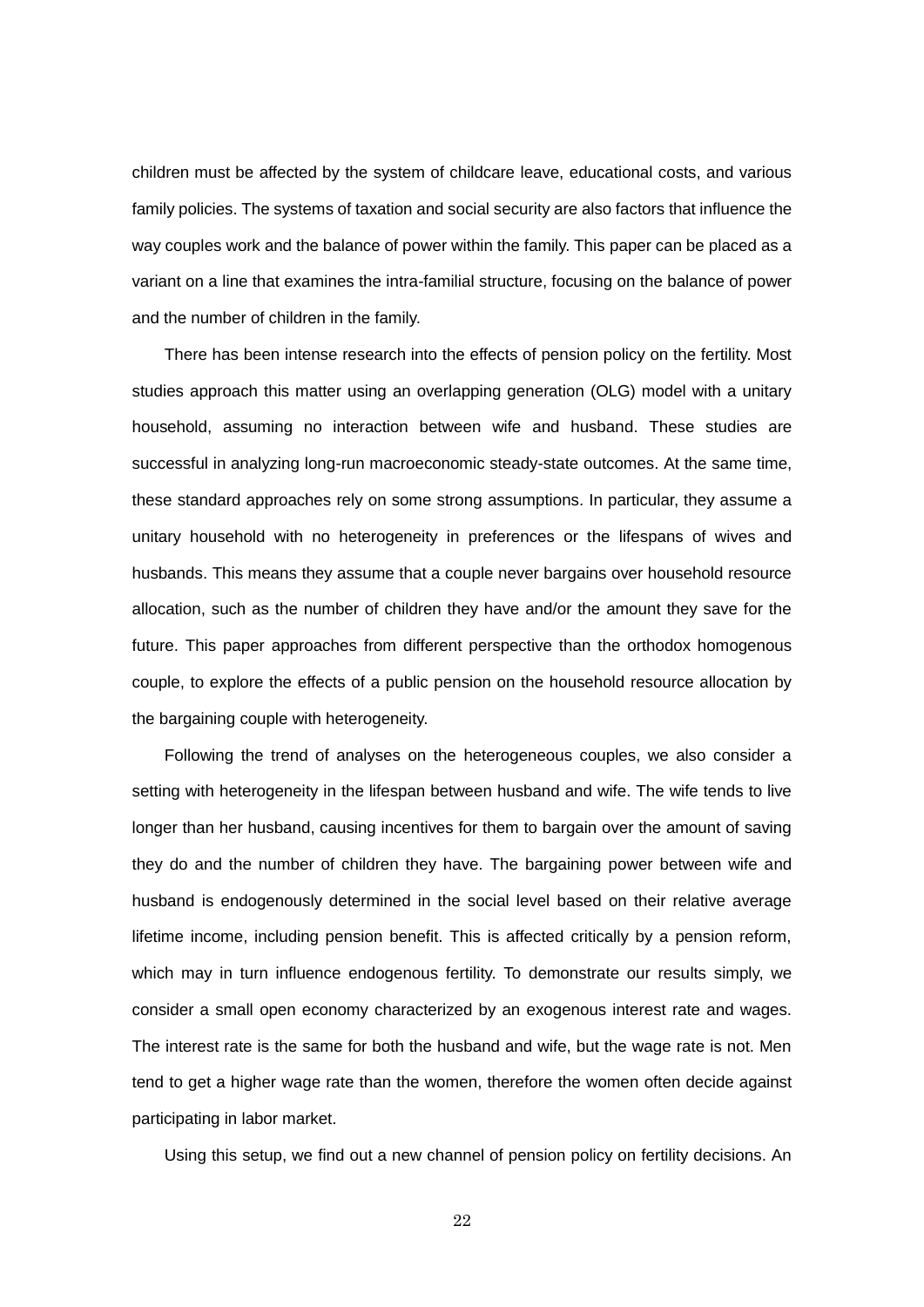increase in pension size affects not only via the changes in current and future incomes, but it affects the fertility through the change in marital bargaining power. The conventional OLG literature has always seen marital bargaining power as fixed, which meant that the increase in the pension benefit of the old accompanied by the tax increase in the young simply changes the lifetime income. As a result, this change in lifetime income caused by an increase in the pension size affects the household fertility behaviors. In our model, however, the development of a pension alters the marital relationship defined by the gender gap in lifetime incomes, because the wife lives longer and is expected to gain higher amount of pension benefit. The change in the balance of power within the heterogeneous couple affects their saving behavior as well as their fertility. This results in the PAYG pension accelerating the falling birthrate, in contrast to the case of homogenous couples. Moreover, we explore how our main result can be influenced by introductions of income tax and heterogeneous parental preferences between men and women. The extensions show that introducing income tax helps us to have the rich and realistic argument keeping our results to hold, but the heterogeneous preferences (especially when women strongly prefer the larger family size than their partners) may induce the opposite effect from what we expected from the change in their bargaining power in the basic model.

 In closing this paper, we briefly discuss the decision of the pension size in majority voting and its optimality. Suppose an economy where the size of pension system is determined by voting at every period. Every individual living in *t* period can vote for the decisions. It is easily expected that the individuals who enter the old period prefer to increase the tax rate as high as possible, because they realize that they surely survive the whole period once they enter the old period. On the other hand, individuals in the young period would choose the optimal level of pension size for themselves  $\tau_i^*$  $\tau_i^*$ , which maximize their own expected indirect utility functions  $V_t^i = \ln c_t(\tau) + \ln n_t(\tau) + \lambda_i \ln d_{t+1}(\tau)$ . Because  $\lambda_f > \lambda_m$  and the pension policy in our model is more beneficial for the longer-living individuals, women prefer the larger pension size,  $\tau_r^* > \tau_n^*$  $\tau_f^*$  >  $\tau_m^*$ . In sum, the preferred tax rate (pension size) of the elderly, the young women and the young men are the highest possible

23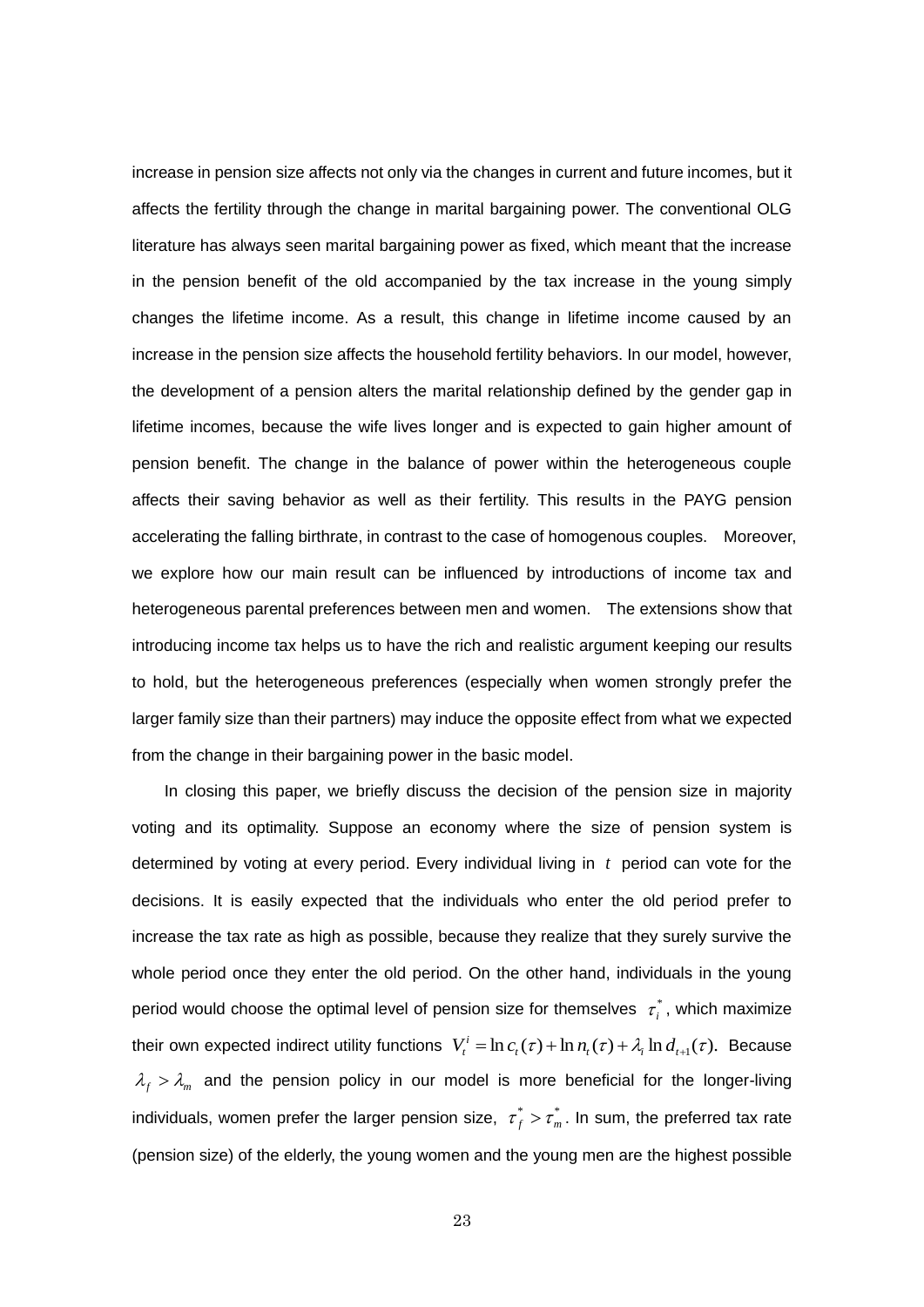level,  $\tau^*_\ell$  $\tau_f^*$  and  $\tau_m^*$  $\tau_m^*$ , respectively. Since the relative voting power (population) is  $\lambda_f + \lambda_m$ , *n* and *n*, for decision branch of highest possible level,  $\tau_f^*$  $\tau_f^*$  and  $\tau_m^*$  $\tau_m^*$ , the political equilibrium as the Condorcet winner is  $\sigma_f^*$  $\tau_f^*$ . However, if we define the social welfare function as the sum of expected life-time utilities of a man and a woman which are weighted equally as  $V_t^f + V_t^m$  $V_t^f + V_t^m$ , it is obvious that the tax rate in the political equilibrium is larger than the social optimal  $level.<sup>22</sup>$ 

 $22$  See Leroux et al. (2011) for similar analysis of political equilibrium with marital statuses and gender difference in longevity and productivity.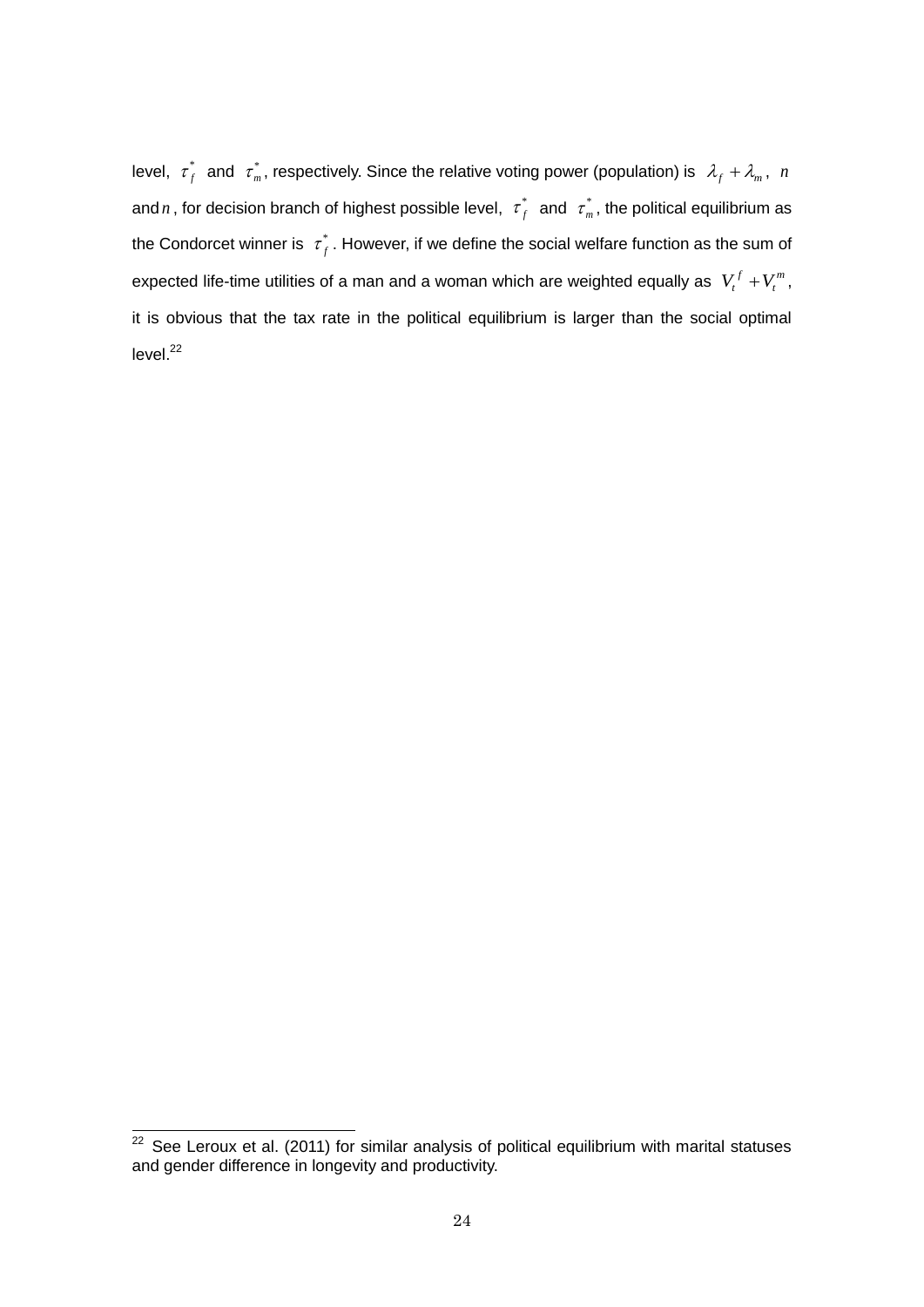#### **Appendices**

#### **Appendix A**

*Derivation of Eqs 17 and 18.*

From Eq. 15, we have

$$
\frac{\partial \theta_{t+1}}{\partial \theta_t} = \frac{\theta' R^2 (w_f + w_m - \tau) A w_f z (\lambda_f - \lambda_m)}{\{w_f z [2 + \theta_t \lambda_f + (1 - \theta_t) \lambda_m] R - \tau \}^2}.
$$
\n(A1)

From Eqs. 10 and 12, we have

$$
n_{t} = \frac{R(w_{f} + w_{m} - \tau)}{w_{f}z[2 + \theta_{t}\lambda_{f} + (1 - \theta_{t})\lambda_{m}]}R - \tau
$$
 (A2)

Substituting Eq.A2 into Eq. A1, we have Eq. 17.

The differentiation of Eq. A1 gives

$$
\frac{\partial^2 \theta_{t+1}}{\partial \theta_t^2} = \frac{2(\lambda_f - \lambda_m)^2 w_f^2 z^2 \theta' R^3 (w_f + w_m - \tau) A}{\{w_f z [2 + \theta_t \lambda_f + (1 - \theta_t) \lambda_m] R - \tau \}^3}.
$$
 (A3)

Substituting Eq.A2 into Eq.A3, we obtain Eq.18.

*Derivation of Eqs. 23 and 24.*

From Eq. 20, we have

$$
\frac{dn}{d\theta} = -\frac{w_f z R^2 (\lambda_f - \lambda_m)(w_f + w_m - \tau)}{\{w_f z [2 + \theta \lambda_f + (1 - \theta) \lambda_m] R - \tau \}^2} < 0,
$$
\n
$$
\frac{d^2 n}{d\theta^2} = \frac{2w_f^2 z^2 (\lambda_f - \lambda_m)^2 R^3 (w_f + w_m - \tau)}{\{w_f z [2 + \theta \lambda_f + (1 - \theta) \lambda_m] R - \tau \}^3} > 0.
$$

Eq. 20 is rewritten as

$$
2+\theta\lambda_f+(1-\theta)\lambda_m=\frac{R(w_f+w_m-\tau)+m}{nw_f zR}<0,
$$

which is used to derive Eqs. 23 and 24.

*Derivation of Eq. 25.* 

From Eq. 20, we have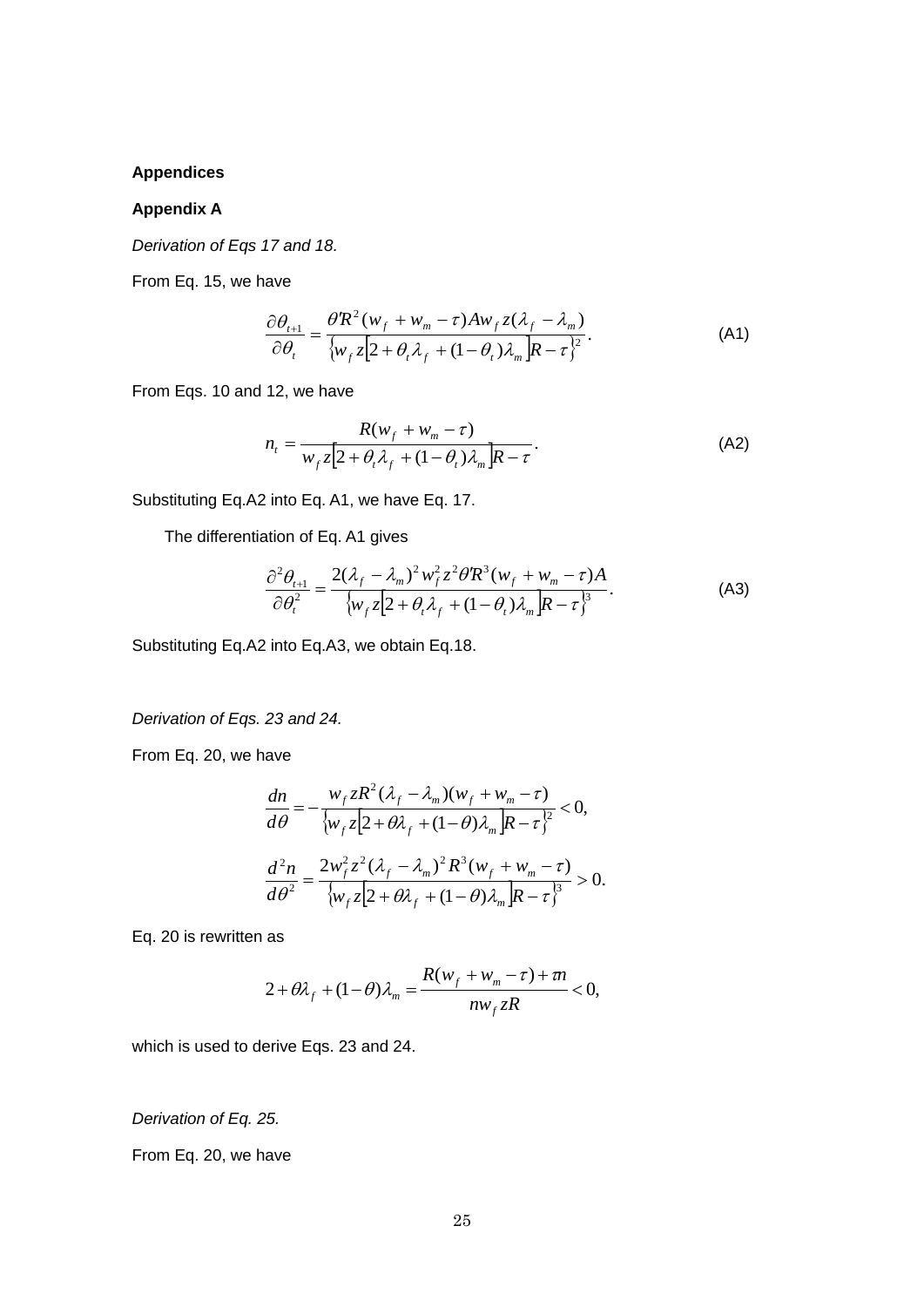$$
\frac{dn}{d\tau}\bigg|_{d\theta=0} = \frac{(w_f + w_m)R - [2 + \theta\lambda_f + (1 - \theta)\lambda_m]zw_fR^2}{\{w_f z[2 + \theta\lambda_f + (1 - \theta)\lambda_m]R - \tau\}^2}.
$$

Substituting Eq. 20 into this equation, we have Eq. 25.

#### **Appendix B**

#### *Derivation of Eqs. 27 and 28.*

Fertility and bargaining power in the steady-state are given by total differentiation:

$$
dn^* - \frac{\partial n}{\partial \theta} d\theta^* = \frac{\partial n}{\partial \tau} d\tau,
$$

$$
-\frac{\partial \theta}{\partial n} dn^* + d\theta^* = \frac{\partial \theta}{\partial \tau} d\tau.
$$

Using these equations, we have

$$
\begin{bmatrix} 1 & -\frac{\partial n}{\partial \theta} \\ -\frac{\partial \theta}{\partial n} & 1 \end{bmatrix} \begin{bmatrix} dn^* \\ d\theta^* \end{bmatrix} = \begin{bmatrix} \frac{\partial n}{\partial \tau} \\ \frac{\partial \theta}{\partial \tau} \end{bmatrix} d\tau,
$$

 $\left[2+\theta\lambda_f+(1-\theta)\lambda_m\right]_k^2$ <br>  $\theta\lambda_f+(1-\theta)\lambda_m\left[R-\tau\right]_k^2$ <br>
ave Eq. 25.<br>  $\left[\frac{\partial n}{\partial \tau}\right]_j^* = \left[\frac{\partial n}{\partial \theta/\partial \tau}\right]_j^2 d\tau$ ,<br>  $\left[\frac{\partial n}{\partial \theta/\partial \tau}\right]_j^* d\tau$ ,<br>  $\left[\frac{\partial n}{\partial \theta/\partial \tau}\right]_j^* d\tau$ ,<br>  $\left[\frac{\partial n}{\partial \theta/\partial \tau}\right]_j^* d\tau$ ,<br>
26 where the determinant of the coefficient matrix is  $1 - (\partial n/\partial \theta)(\partial \theta/\partial n)$ , which is reasonable to assume positive. Solving this, we have Eqs. 27 and 28.

#### **Appendix C**

*Derivation of Eq. 31.*

Using Eq. 30, we have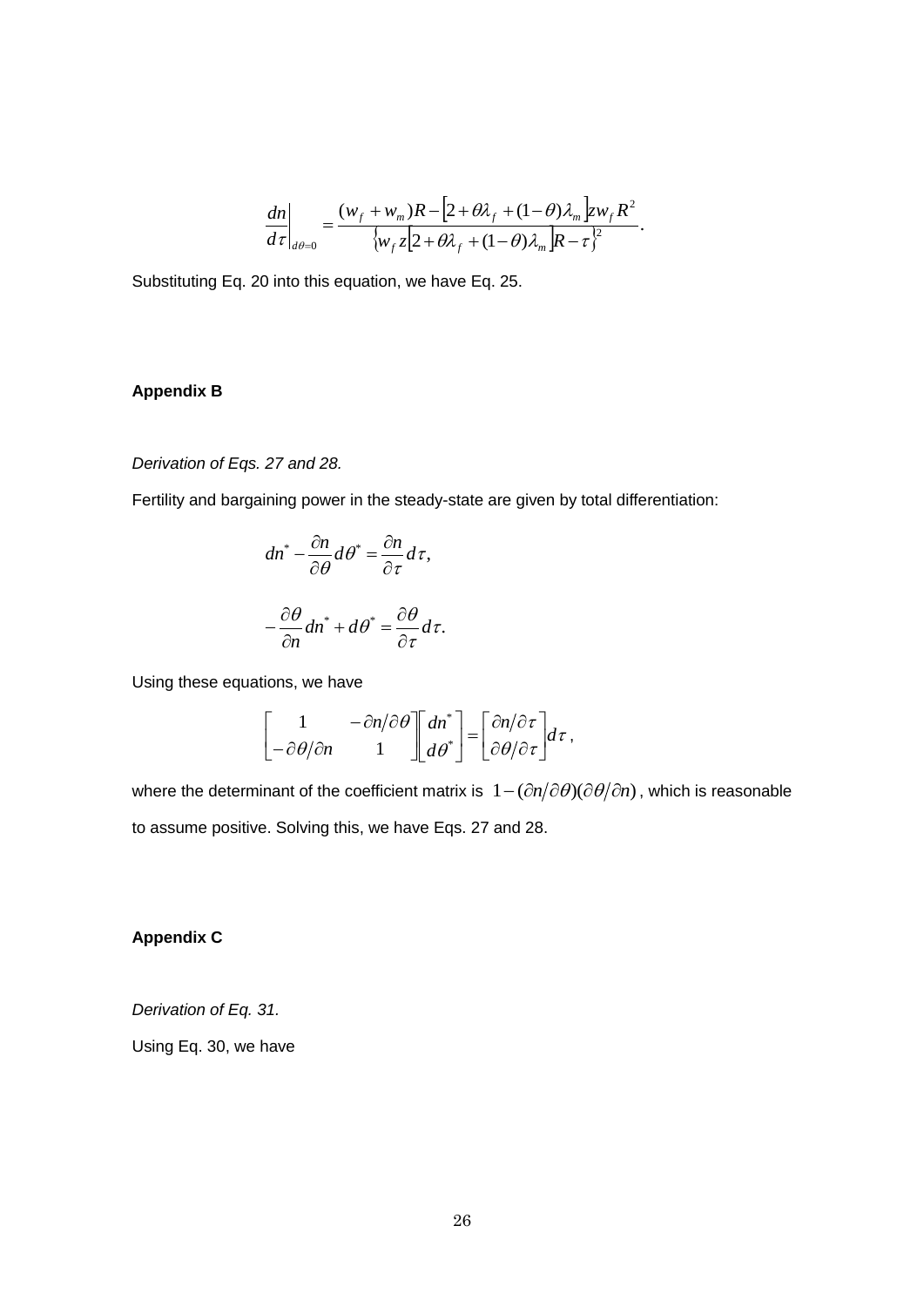$$
\begin{bmatrix}\n1 & -\frac{\partial n}{\partial \theta} & -\frac{\partial n}{\partial P} \\
-\frac{\partial \theta}{\partial n} & 1 & -\frac{\partial \theta}{\partial P} \\
\tau \left[ w_f (1 - zn) + w_m \right] - \tau w_f zn & 0 & -(\lambda_f + \lambda_m)\n\end{bmatrix}\n\begin{bmatrix}\ndn^* \\
d\theta^* \\
dP\n\end{bmatrix} = \begin{bmatrix}\n\frac{\partial n}{\partial \tau} \\
\frac{\partial \theta}{\partial \tau} \\
-n \left[ w_f (1 - zn) + w_m \right]\n\end{bmatrix} d\tau.
$$

Solving this allows us to obtain Eq. 31.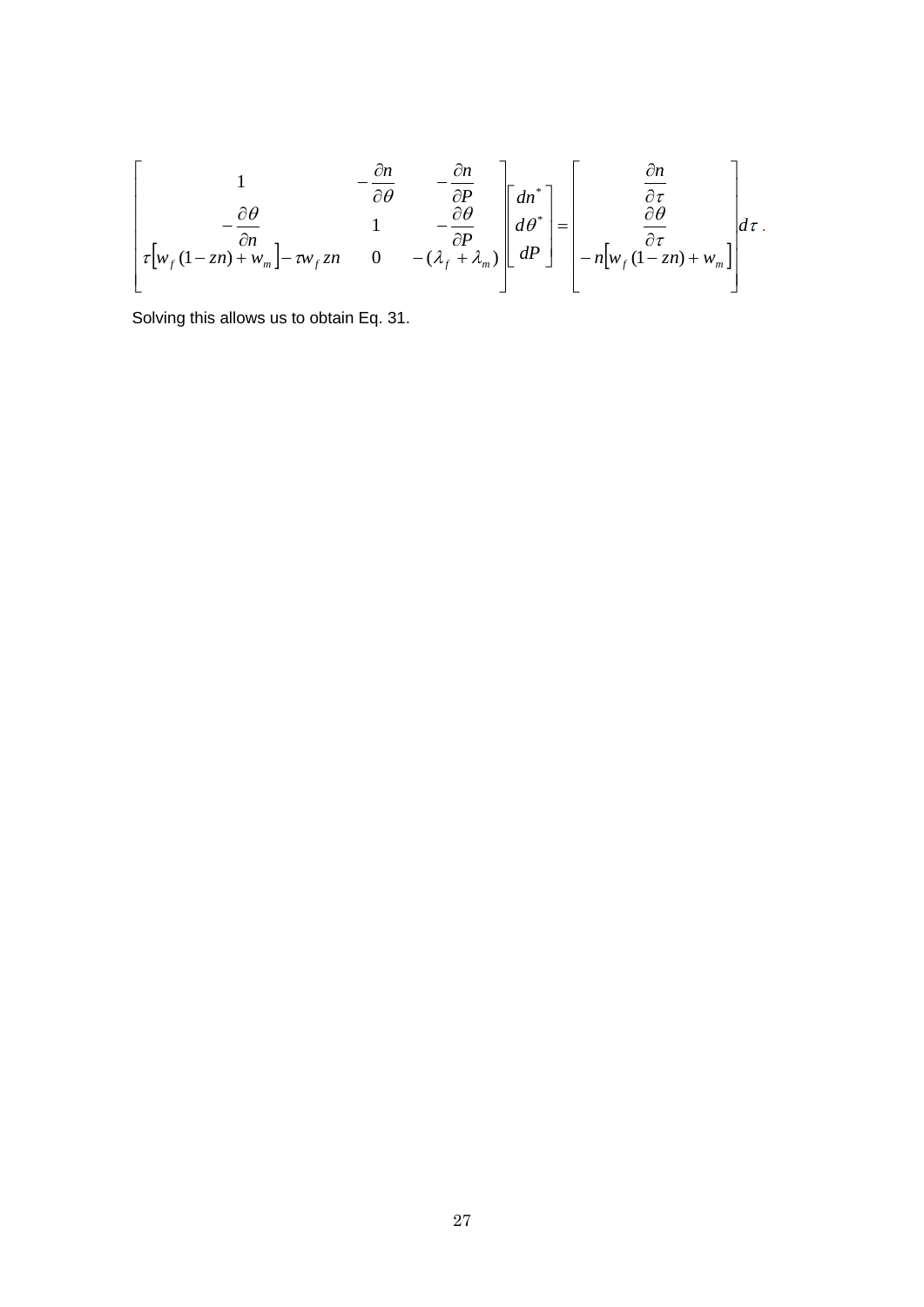#### **References**

Aaron, H.J., 1966. The social insurance paradox, Can J Econ Polit Sci 32,371-374

- Abio, G., Mahieu, G., Patxot, C., 2004. On the optimality of PAYG pension systems in an endogenous fertility setting, J Pension Econ Finan 3, 35-62
- Adema, Y., Bonenkamp, J., Meijdam, L., 2013. Flexible pension take-up in social security (No. 13-091/VI). Tinbergen Institute Discussion Paper.
- Apps, P.F., Rees, R., 1988. Taxation and the household. J Public Econ 35,355-369
- Aura, S., 2005. Does the balance of power within a family matter? The case of the Retirement Equity Act, J Public Econ 89,1699-1717
- Boldrin, M., de Nardi, M., Jones, L.E., 2005. Fertility and social security, NBER working paper No. 11146
- Bommier, A., Leroux, M.L., Lozachmeur, J.M., 2011a. Differential mortality and social security, Can J Econ 44, 273-289
- Bommier, A., Leroux, M.L., Lozachmeur, J.M., 2011b. On the public economics of annuities with differential mortality, J Public Econ 95, 612-623
- Borck, R., 2007. On the choice of public pensions when income and life expectancy are correlated. J Public Econ Theory, 9, 711-725.
- Browning, M., 2000. The saving behavior of a two-person household, Scand J Econ 102, 235-251
- Cigno, A., 1993. Intergenerational transfers without altruism: family, market and state. Eur J Polit Econ 9, 505-518
- Cigno, A., Rosati, F.C., 1996. Jointly determined saving and fertility behaviour: theory, and estimates for Germany, Italy, UK and USA. Eur Econ Rev 40, 1561-1589
- Chiappori, P.A., 1988. Rational household labor supply, Econometrica 56, 63-89
- Chiappori, P.A., 1992. Collective labor supply and welfare, J Polit Econ 100, 437-467
- Cremer, H., Lozachmeur, J.M., Pestieau, P., 2004. Social security, retirement age and optimal income taxation, J Public Econ 88, 2259-2281

Cremer, H., Gavari, F., Pestieau, P., 2008. Pensions with heterogeneous individuals and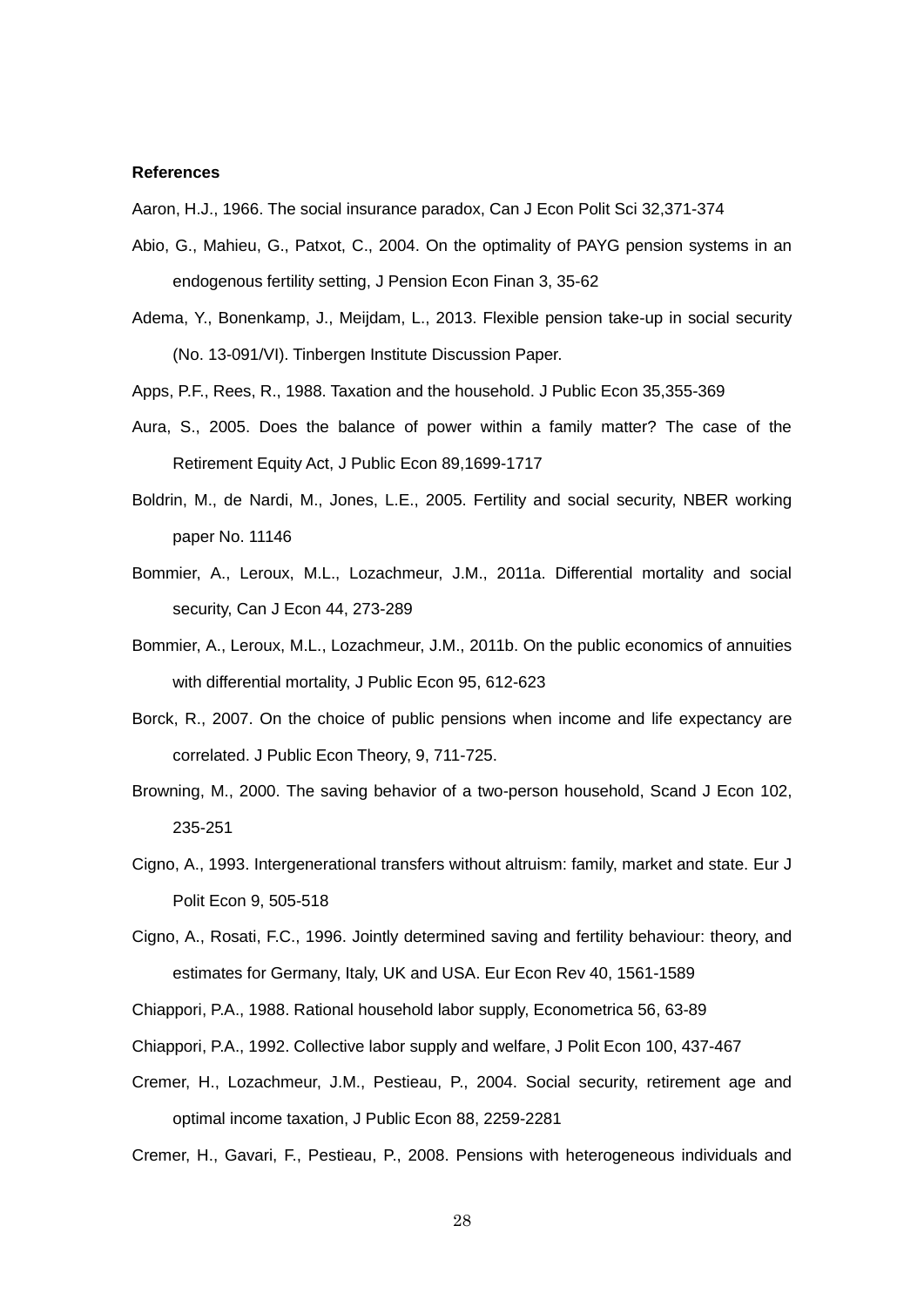endogenous fertility, J Popul Econ 21, 961-981

- Cremer, H., Lozachmeur, J.M., Pestieau, P., 2010. Collective annuities and redistribution, J Public Econ Theory 12, 23-41
- de la Croix, D., Donckt, V.M., 2010. Would empowering women initiate the demographic transition in least-developed countries? J Hum Resour 4, 85-129
- Doepke, M., Tertilt, M., 2009. Women's liberation: what's in it for men?, Q J Econ 124, 1541-1591
- Duflo, E., 2003. Grandmothers and granddaughters: old-age pensions and intrahousehold allocation in South Africa, World Bank Econ Rev 17, 1-25
- Feyrer, J., Sacerdote, B., Stern, A., 2008. Will the stork return to Europe and Japan? Understanding fertility within developed nations, J Econ Perspect 22, 3-22
- Fenge, R., Von Weizsäcker, J., 2010. Mixing Bismarck and child pension systems: an optimum taxation approach. J Popul Econ 23, 805-823.
- Galor, O., Weil, D.N., 1996. The gender gap, fertility, and growth, Am Econ Rev 86, 374-387
- Glazer, A., 2008. Social security and conflict within the family, J Popul Econ 21, 331-338
- Groezen, B., Leers, T., Meijdam, L., 2003. Social security and endogenous fertility: pensions and child allowances as siamese twins, J Public Econ 87, 233-251
- Groezen, B., Meijdam, L., 2008. Growing old and staying young: population policy in an ageing closed economy, J Popul Econ 21, 573-588
- Grossbard-Shechtman, A., 1984. A theory of allocation of time in markets for labour and marriage. Econ J, 94, 863-882
- Grossbard-Shechtman, A., 1993. On the economics of marriage: a theory of marriage, labor and divorce, Westview Press, Boulder
- Grossbard-Shechtman, A., 2013. On the economics of marriage: a general theory of household economics, Forthcoming, Springer, Berlin, Heidelberg, New York (the online-version is accessed on 13 August, 2013).
- Grossbard-Shechtman, A., Pereira, A.M., 2013. Savings and economies of marriage: intra-marriage financial distributions as determinants of savings. Working Paper 95 ,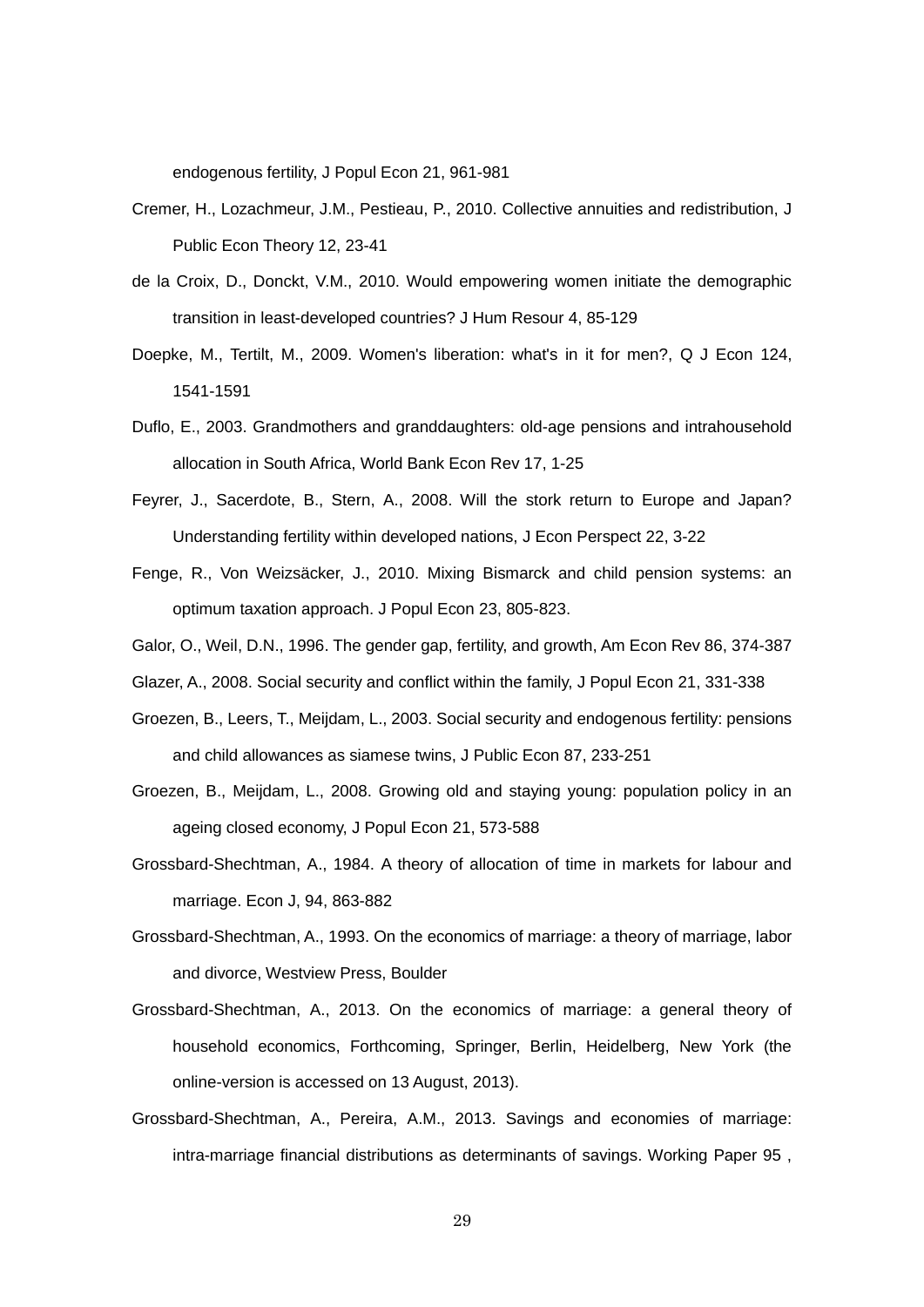College of William and Mary.

- Hener T (2010) Do couples bargain over fertility? Evidence based on child preference data. Working Paper, Ifo Institute for Economic Research, University of Munich
- Hirazawa, M., Yakita, A., 2009. Fertility, child care outside the home, and pay-as-you-go social security, J Popul Econ 22, 565-583
- Hirazawa, M., Kitaura, K., Yakita, A., 2013. Fertility, intra-generational redistribution and social security sustainability, Can J Econ 47, 98-114.
- Komura, M., 2013a. Fertility and endogenous gender bargaining power. J Popul Econ 26, 943-961
- Komura, M., 2013b. Tax reform and endogenous gender bargaining power. Rev Econ Household 11, 175-192
- Lehrer, E.L., 1996. Religion as a determinant of marital fertility. J Popul Econ 9:173–196
- Leroux, M.L., Pestieau, P., Racionero, M., 2011. Voting on pensions: sex and marriage, Eur J Polit Econ 27, 281-296
- Lundberg, S.J., Pollak, R.A., 1993. Separate spheres bargaining and the marriage market. J Polit Econ 101, 988-1010
- Lundberg, S.J., Pollak, R.A., 1996. Bargaining and distribution in marriage. J Econ Perspect 10, 139-158
- Lundberg, S.J., Pollak, R.A., Wales, T.J., 1997. Do husbands and wives pool their resources? evidence from the United Kingdom child benefit. J Hum Resour 32, 463-480.
- Lundberg, S.J., Startz, R., Stillman, S., 2003. The retirement-consumption puzzle: a marital bargaining approach, J Public Econ 87, 1199-1218
- Lundberg, S.J., Ward-Batts, J., 2000. Saving for retirement: Household bargaining and household net worth, Michigan Retirement Research Center Research Paper #2000-004
- Manser, M., Brown, M., 1980. Marriage and household decision making: a bargaining analysis. Int Econ Rev 21, 31-44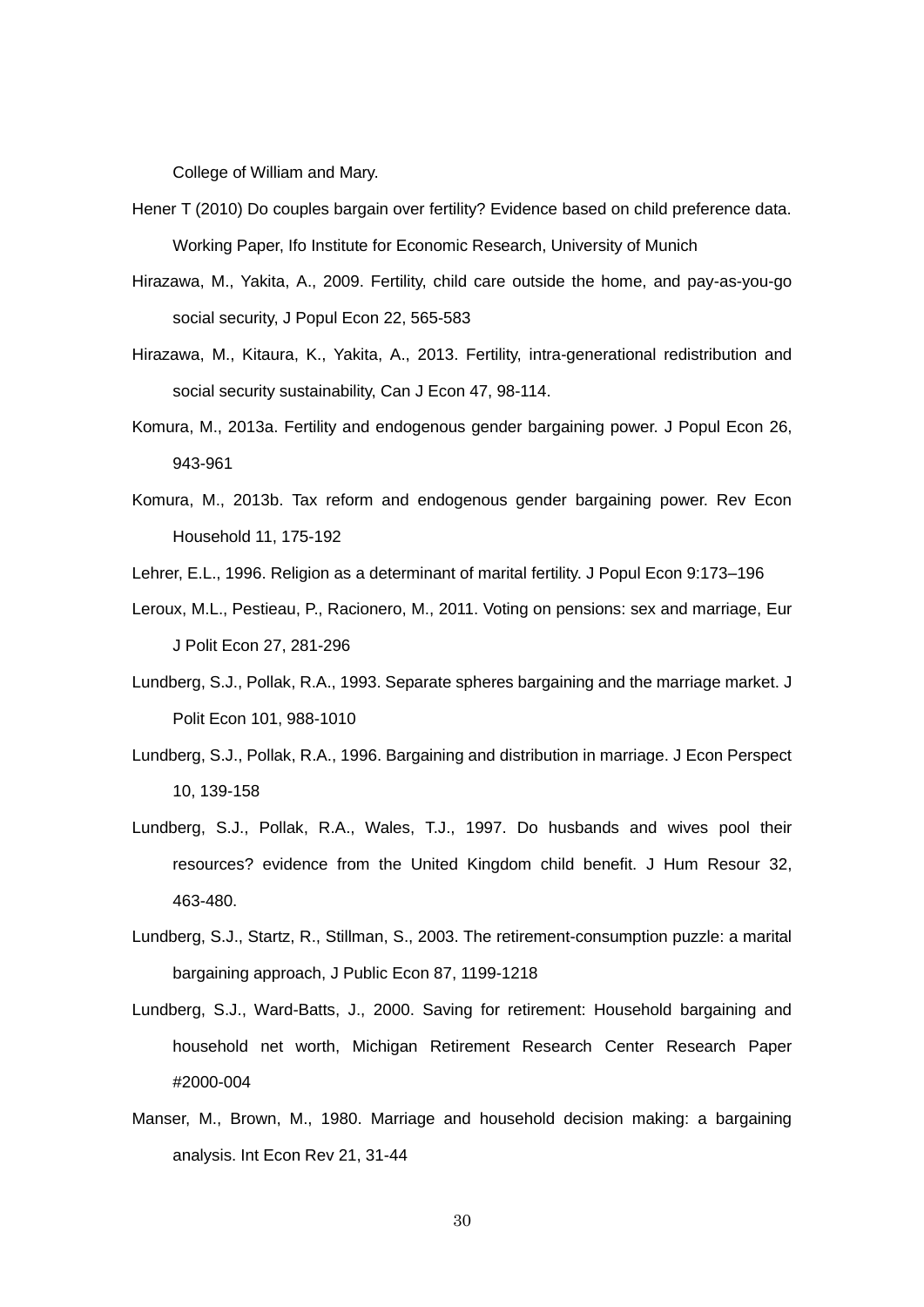- McElroy, M.B., Horney, M.J., 1981. Nash-bargained household decisions: toward a generalization of the theory of demand. Int Econ Rev 22, 333-349
- Myck, M., Bargain, O., Beblo, M., Beninger, D., Blundell, R., Carrasco, R., Chiuri, M.C., Laisney, F., Lechene, V., Longobardi, E., Moreau, N., Ruiz-Castillo, J., Vermeulen, F., 2006. The working families' tax credit and some European tax reforms in a collective setting. Rev Econ Household 4, 129–158.
- Samuelson, P.A., 1958. An exact consumption-loan model of interest with or without the social contrivance of money, J Polit Econ 66, 467-482
- Sinn, H.W., 2004. The pay-as-you-go pension system as a fertility insurance and enforcement device, J Public Econ 88, 1335-1357
- Stöwhase, S., 2011. Non-minimization of source taxes on labor income: empirical evidence from Germany. Rev Econ Household 9, 293-306.
- Testa, M., 2006. Childbearing preferences and family issues in Europe. *Special Eurobarometer* 253, 65: European Commission, Brussels
- United Nations, 2000. World Marriage Patterns 2000. New York: Population Division of the Department of Economic and Social Affairs (DESA), United Nations
- Vermeulen, F., Bargain, O., Beblo, M., Beninger, D., Blundell, R., Carrasco, R., Chiuri, M.-C., Laisney, F., Lechene, V., Moreau, N., Myck, M., Ruiz-Castillo, J., 2006. Collective models of labor supply with non-convex budget sets and nonparticipation: A calibration approach. Rev Econ Household 4, 113–127
- Voas D (2003) Conflicting preferences: a reason fertility tends to be too high or too low. Popul Dev Rev 29:626–646
- Wigger, B.U., 1999. Pay-as-you-go financed public pensions in a model of endogenous growth and fertility, J Popul Econ 12, 625-640
- Yakita, A., 2001. Uncertain lifetime, fertility and social security, J Popul Econ 14, 635-640
- Zhang, J., Zhang, J. 1998. Social security, intergenerational transfers, and endogenous growth, Can J Econ 31, 1225-1241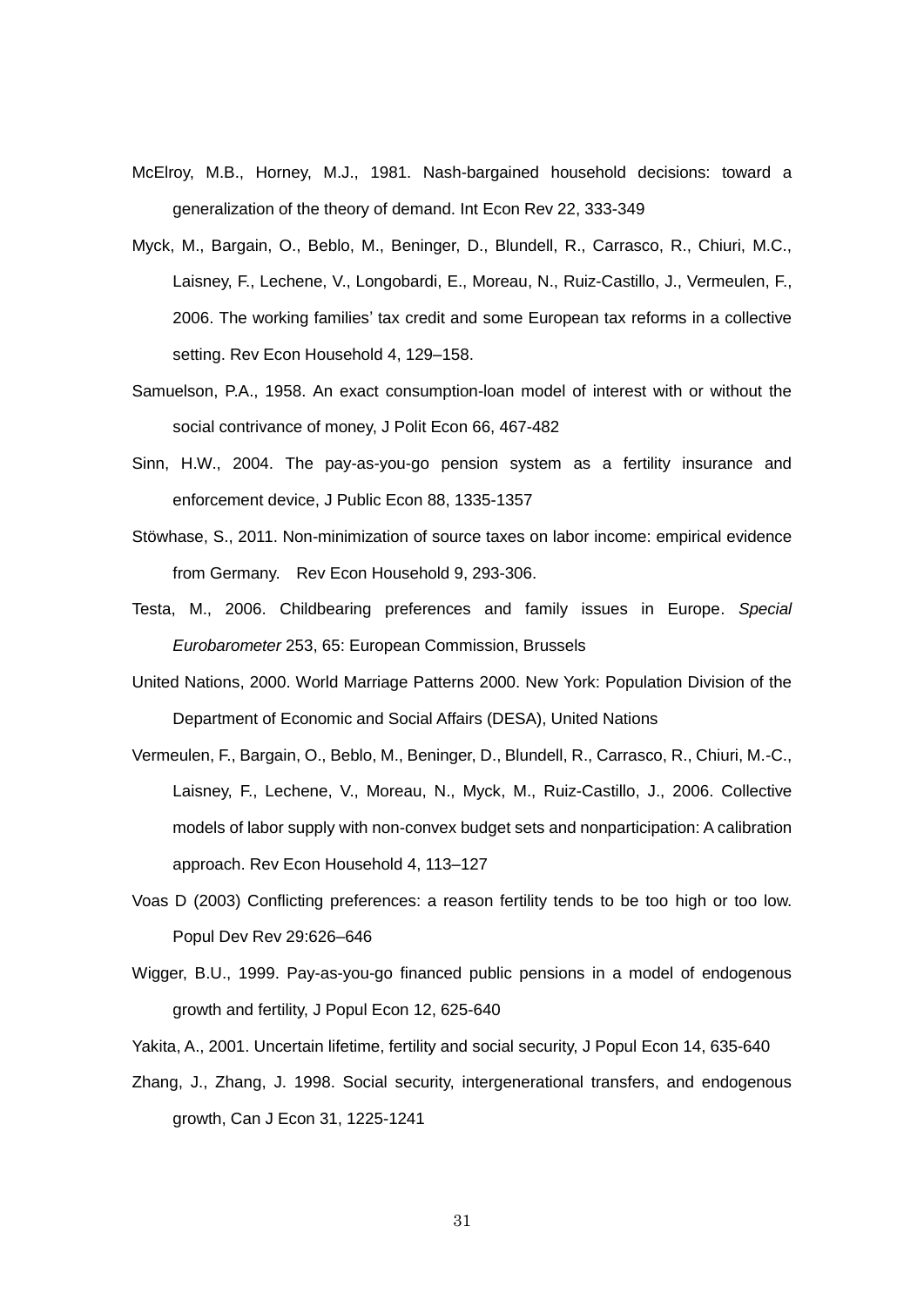**Figures**



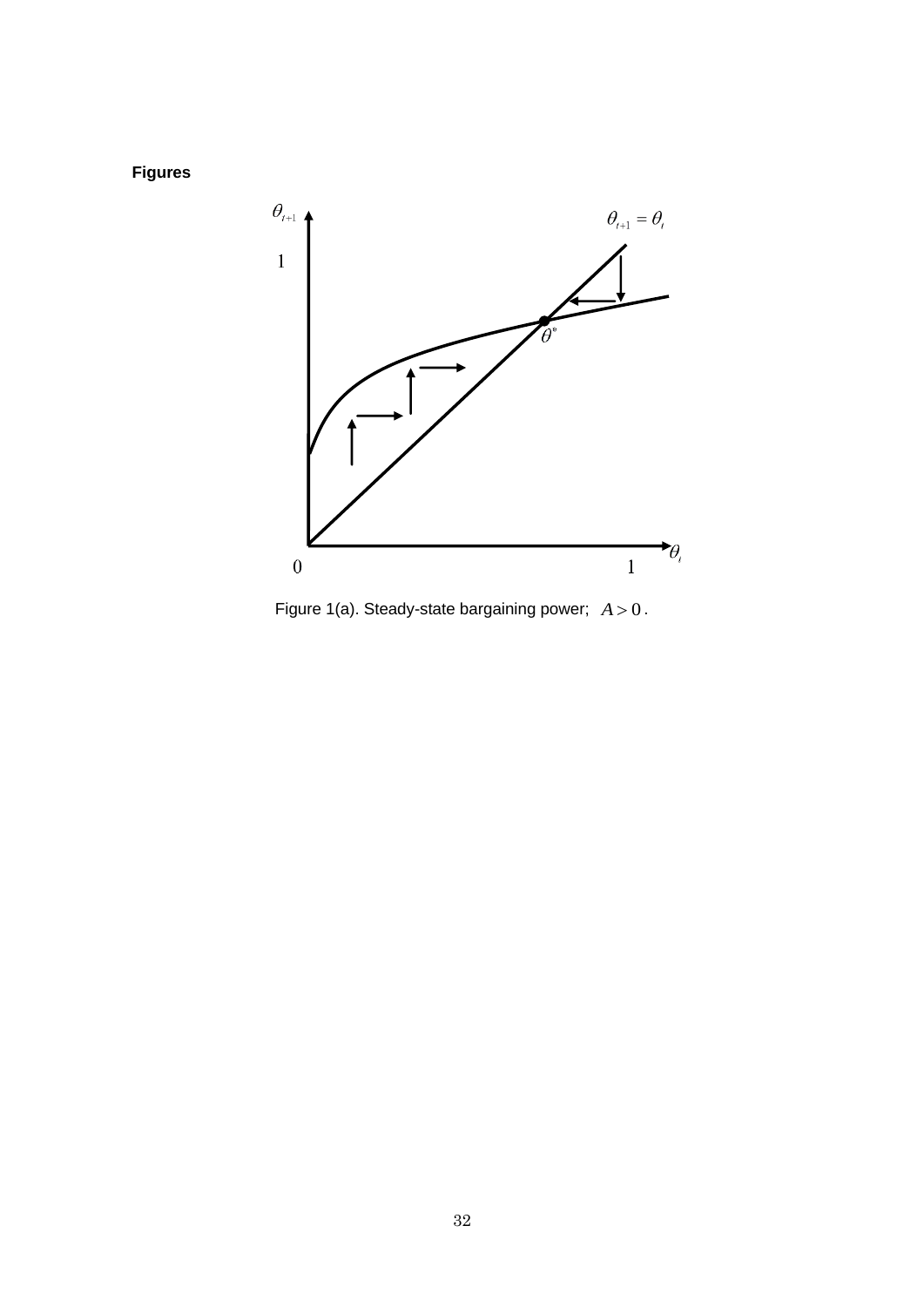

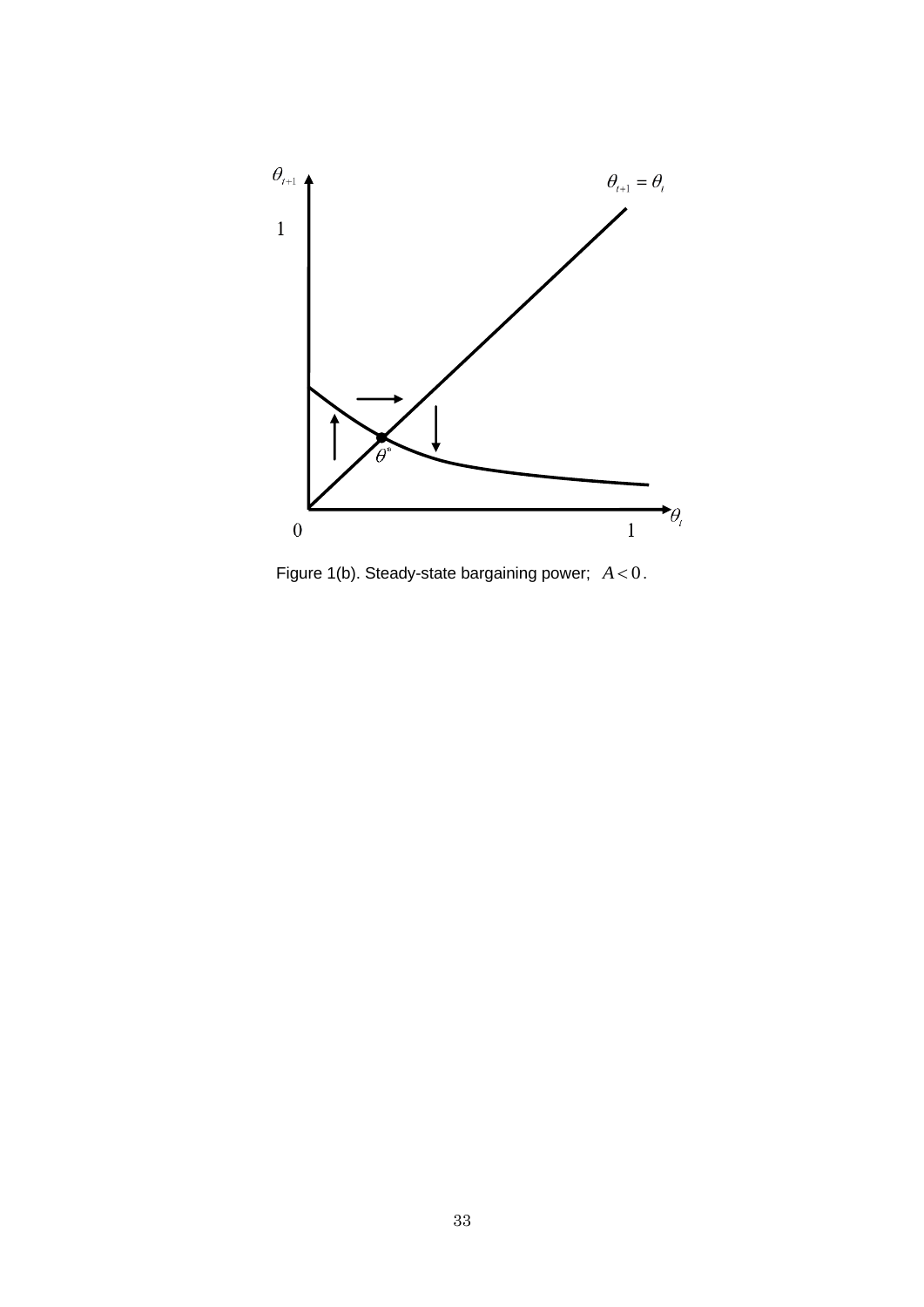

Figure 2(a). Effect of increase in  $\tau$  when  $R < n$  and the pension policy is inactive,  $A > 0$ . *Note.* An increase in the size of pension policy shifts a stable equilibrium from  $E_1$  to  $E_4$ .  $E_{\mathrm{\mathrm{2}}}^{\mathrm{}}$  is an unstable equilibrium.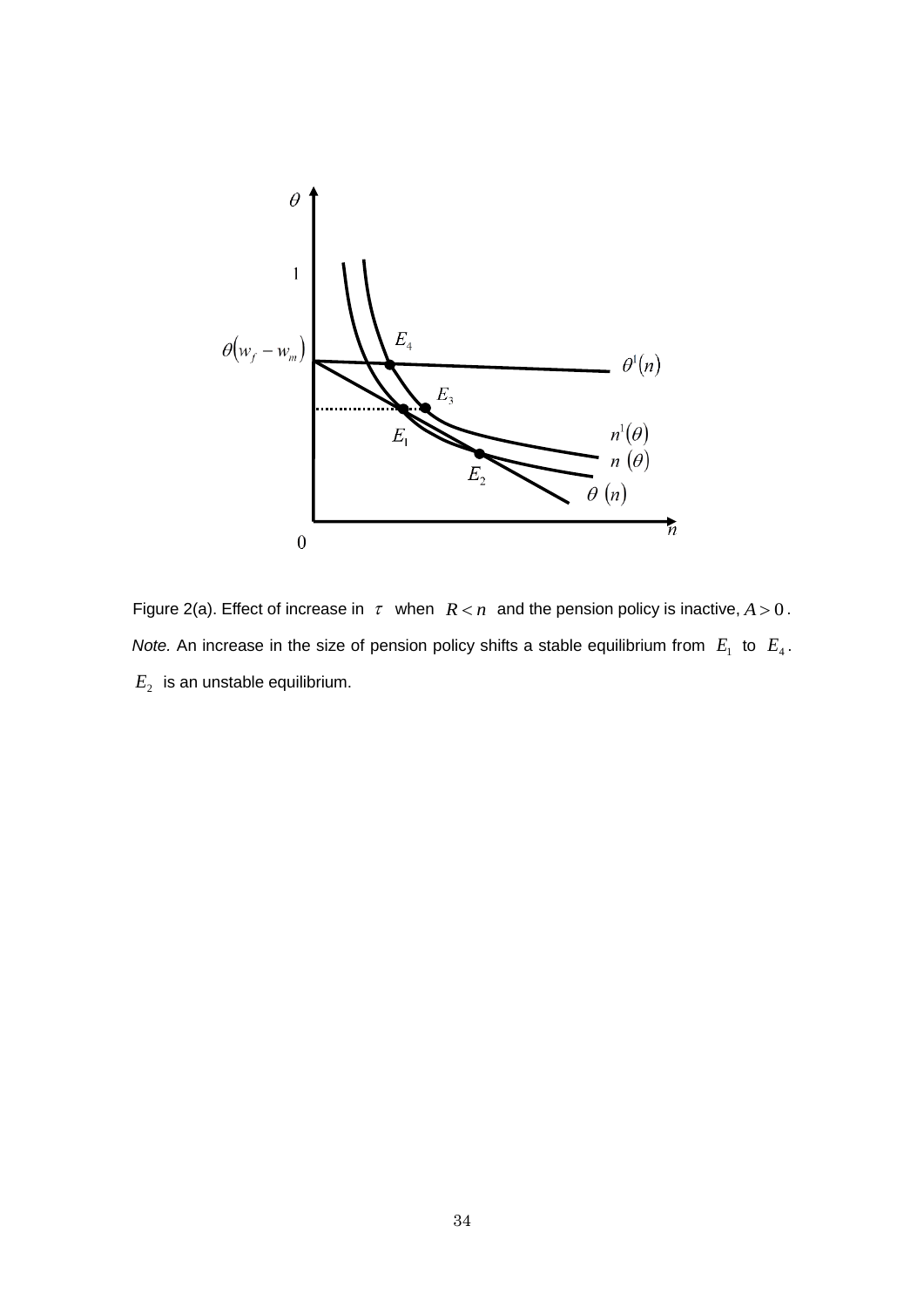

Figure 2(b). Effect of increase in  $\tau$  when  $R < n$  and the pension policy is active,  $A < 0$ . *Note.* An increase in the size of pension policy shifts a stable equilibrium from  $E_5$  to  $E_7$ .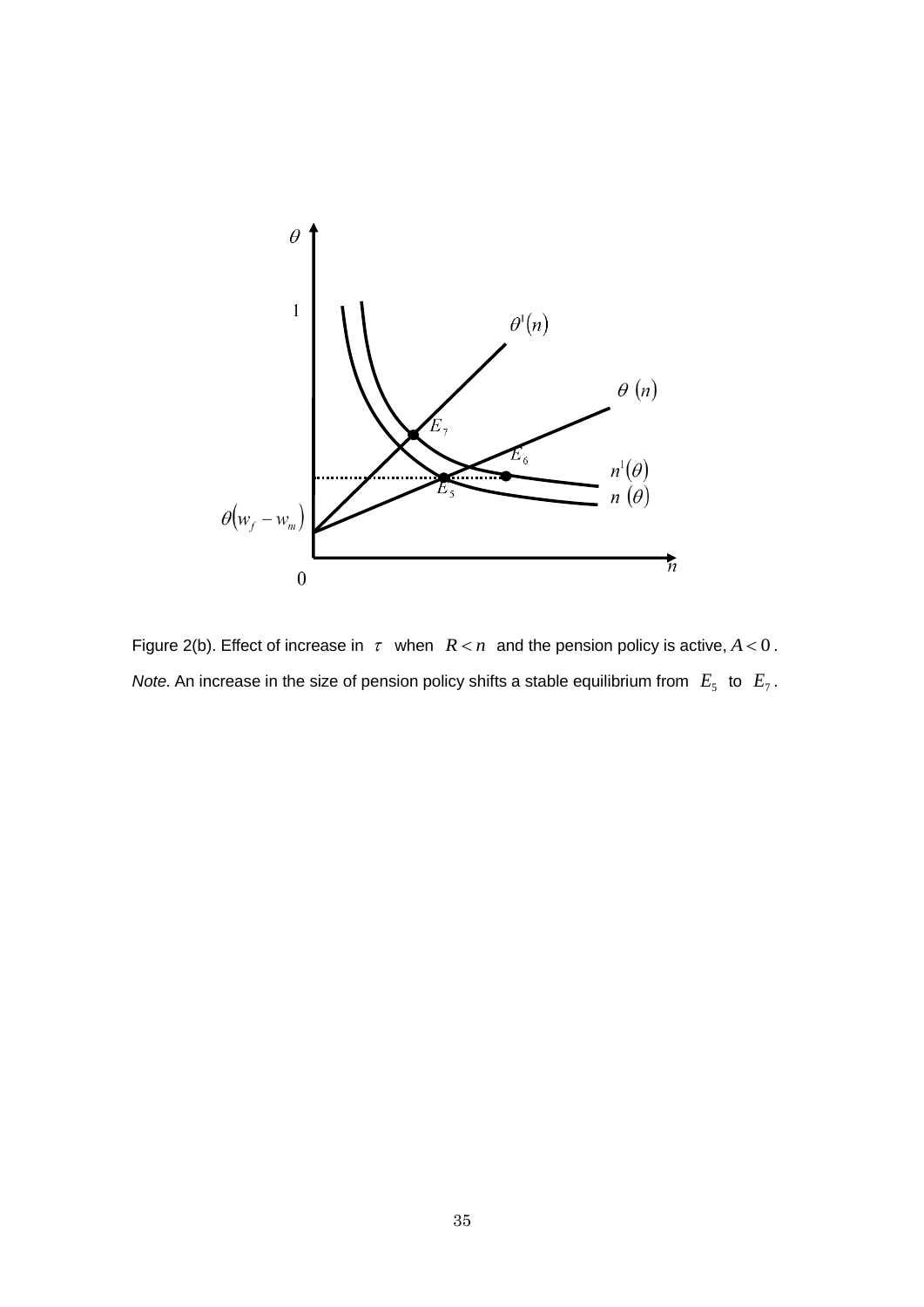

Figure 3(a). Effect of increase in  $\tau$  when  $R > n$  and the pension policy is inactive,  $A > 0$ . *Note.* An increase in the size of pension policy shifts a stable equilibrium from  $E_1$  to  $E_4$ .  $E_{\mathrm{\mathrm{2}}}^{\mathrm{}}$  is an unstable equilibrium.